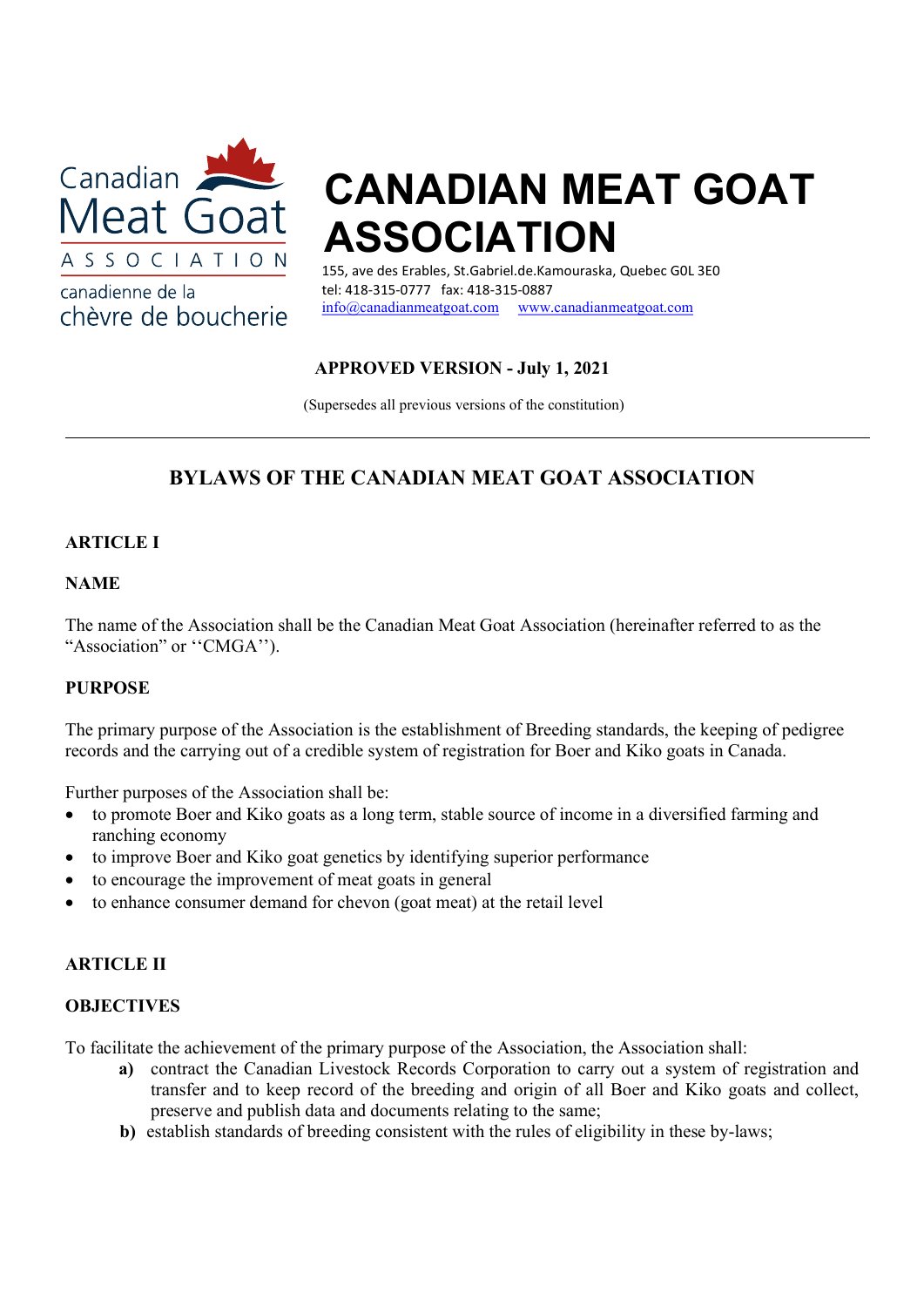- c) adopt a means from time to time to protect and assist breeders engaged in the propagation and breeding of Boer and Kiko goats in compliance with the "Articles hereof";
- d) supervise the breeders of Boer and Kiko goats to detect, prevent and punish fraud;
- e) to assure that no part of the net earnings of the Association shall inure to the benefit of, or be distributed to, its members, directors, officers or other private persons except that the Association shall be authorized and empowered to pay reasonable compensation for expenses and services rendered;

To promote and develop the Boer and Kiko goat breeds in Canada the Association also may;

- f) compile statistics of the chevon industry and furnish official and authentic information thereto in order to provide services for the promotion, development and marketing of Boer and Kiko goats and their products;
- g) educate the public and members of the Association as to the breeding, raising, care, uses and heritage of Boer and Kiko goats;
- h) grant scholarships, studentships and otherwise aid in the advancement of scientific education concerning the breeding of Boer and Kiko goats;
- i) institute on-going training programs for breeders and judges of Boer and Kiko goat breeding and evaluations and standards;
- j) support committees staging shows and sales under the auspices of the Association;
- k) establish a classification system and service for inspecting breeder's herds.
- l) promote all goats regardless of breed and establish working relations with all those associations actively involved in the caprine industry.

## ARTICLE III

#### MEMBERS

Any person, partnership, or limited company incorporated under the laws of Canada or any Province or Territory of Canada, interested in advancing the purposes and objectives of the Association and agreeing to uphold and comply with these bylaws and abide by the terms of the attached Code of Ethics and attached tables of Eligibility of the CMGA, may apply to the board for membership in one of the categories described below. The Board of Directors shall at all times have the power to reject or defer any application for membership providing that the Board notifies the individual of their reasons for rejection or deferral and provide an appeal process as outlined in Article III Discipline of Members in these Bylaws. All decisions of the Board will be final. For the purpose of definition, an Active Member is a "Voting Member" or a "Junior Member". This category of member may be accorded rights and privileges not necessarily available to other types of memberships.

#### VOTING MEMBERS

Any person or partnership or limited company incorporated under the laws of Canada, or any Province of Canada, shall be deemed a "voting member" provided they meet the following criteria: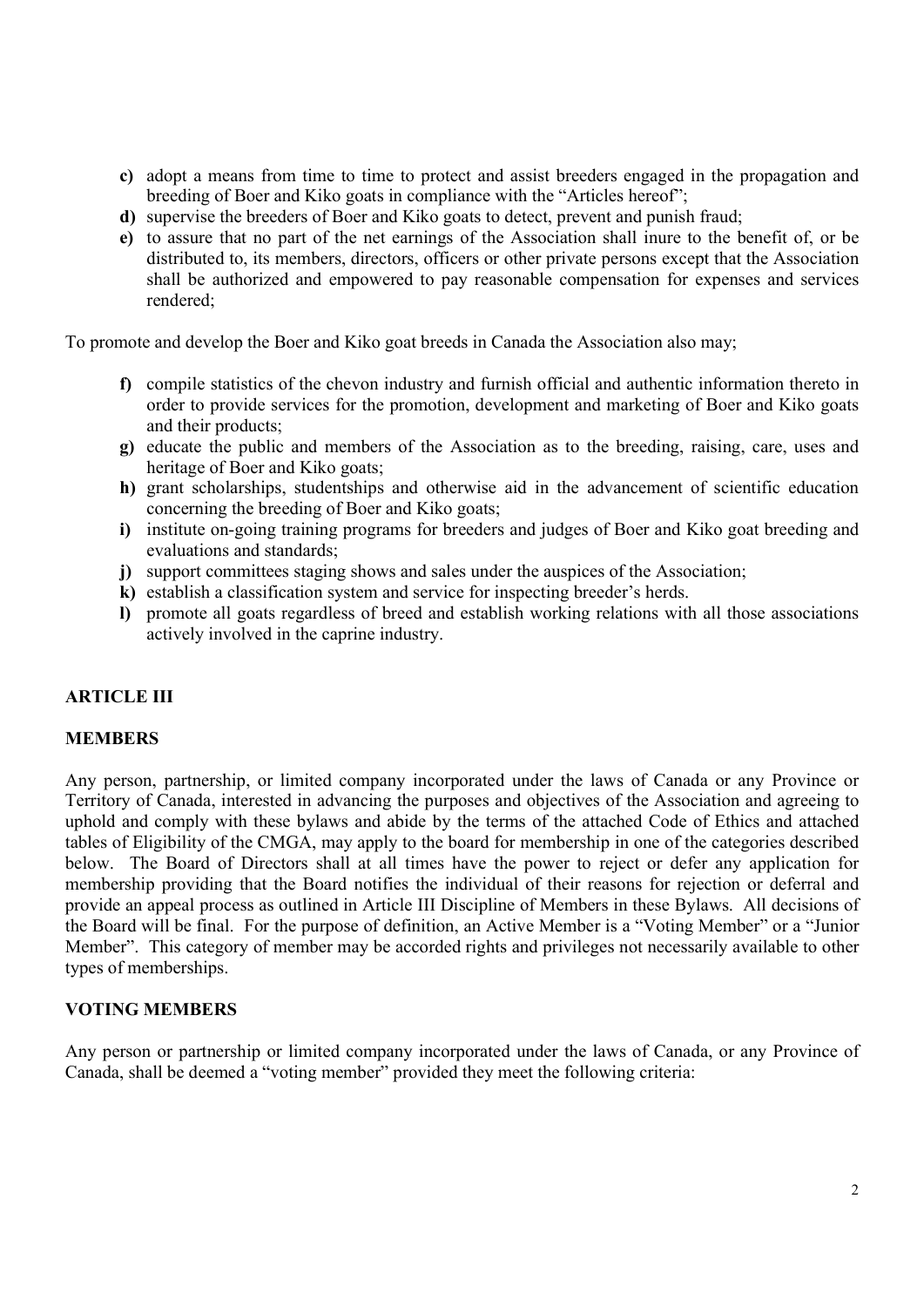- a) the member meets with, understand and agrees to abide by the qualifications of general membership (see above: Members) and,
- b) the member has paid in full the current annual CMGA membership fee as outlined in Article XXII as well as,
- c) if the member is a partnership or limited company, one individual shall be identified and designated at the time of membership to exercise the rights and privileges of their voting membership. Any change in this designation must be received in writing by the General Manager of the CMGA at least ten (10) days prior to any vote being exercised by the member. Also,
- d) the member is not under suspension nor has been expelled (pursuant to Article III-Discipline of Members). Privileges of a voting member shall include the right to vote, hold office, register and transfer animals for "Active Member" fees, as well as any other privileges that may be offered to voting members.

#### NON-VOTING MEMBERS

- a) CHARTER MEMBERS: Those members who initially paid the prescribed admission fee prior to January 31, 1994 in order to facilitate the establishment of the Association. Those members are hereby recognized for their contribution by being called "Charter Members".
- b) HONORARY MEMBERS: The Association, by ordinary resolution of a general meeting may appoint Honorary Members of the Association, if the Board of Directors has, by prior resolution thereof, named the proposed member or members and recommended that such appointment be made for a term. Such members shall have no vote, no right to hold office and no right to give notice to amend these Bylaws;
- c) ASSOCIATE MEMBERS: Associate Members shall be those individuals, partnerships or limited companies incorporated under the laws of Canada, any Province of Canada or foreign country who apply for membership and are accepted as Associate Members by the Board of Directors and pay their membership fee. Associate Members shall act in an advisory and/or consultative capacity to the voting membership. Such membership shall have no vote, no right to hold office and no right to give notice to amend these bylaws;
- d) JUNIOR MEMBERS: Junior Members shall be those individuals who have not yet attained the age of 18 years (as of January 1 of the year of membership), who apply for Junior Membership and are accepted as Junior Members and who pay the prescribed membership fee. Privileges of a Junior Member shall include the right to register and transfer animals for Active Member fees as well as other privileges that may be offered to Junior Members by the Association. Junior Members are not entitled to vote or hold office or to give notice to amend these Bylaws.

## MEMBERSHIP YEAR

No member whatsoever (except Honorary Members) shall be entitled to any of the rights and privileges of the Association during any year until his annual fee for that year is paid, the annual year being based on the calendar year. On March 31<sup>st</sup> in each year, all annual members who paid for the preceding year but have not paid for the then current year shall be removed from the mailing list of the Association.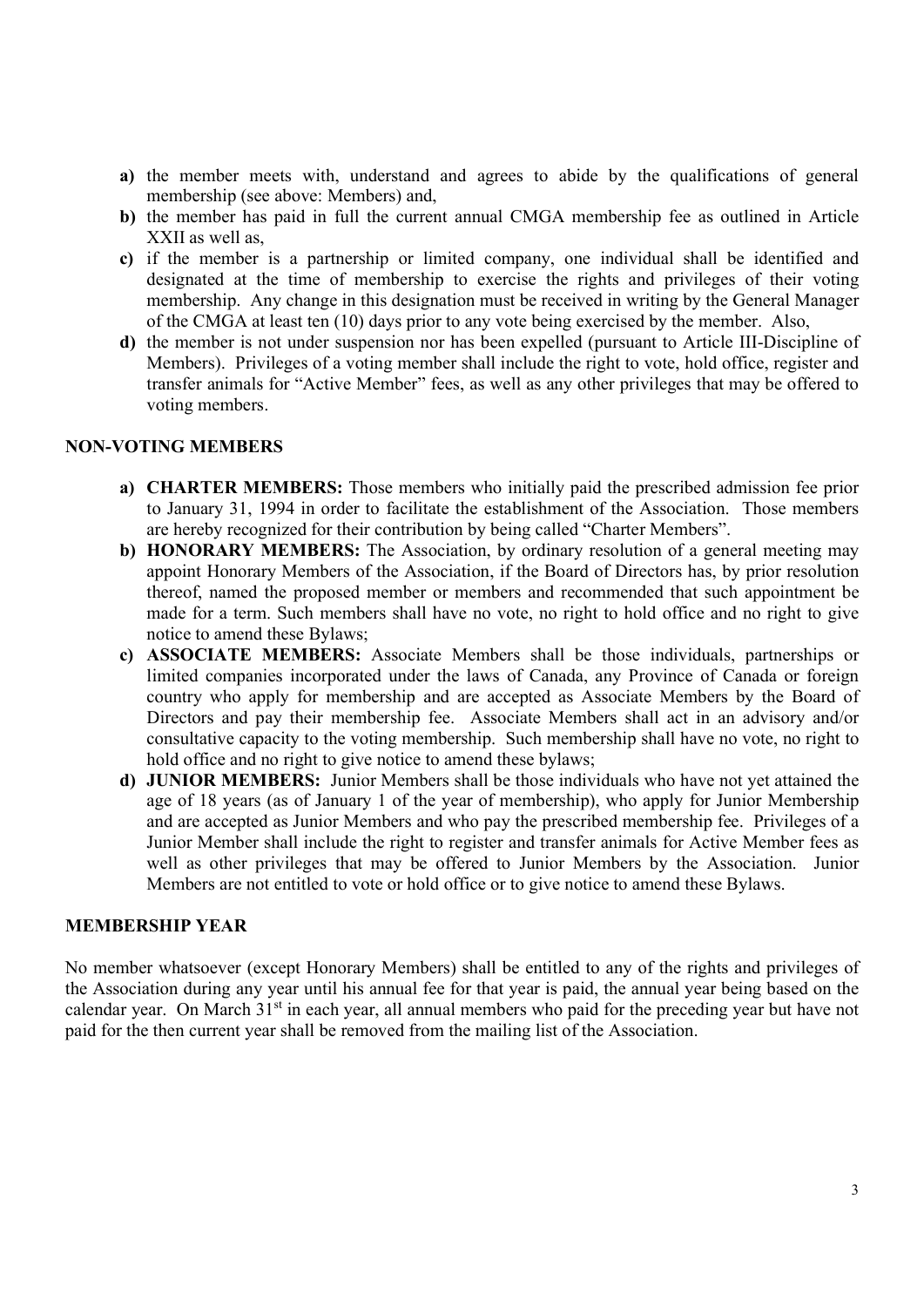## GOOD STANDING

A member in good standing is one who has paid the current membership fee and is not under suspension or expulsion by the Association. A member ceases to be in good standing upon failure to pay the annual membership fee, or any subscription or indebtedness due to the Association; the Board may cause the name of such member to be removed from the register of members. Such a member may be readmitted to the membership by the Board upon their receiving such funds as they may consider satisfactory (not to exceed the member's debt). Until fees for the then current year have been paid, registration, recordations and transfers shall be at non-member rates.

## DISCIPLINE OF MEMBERS

## 1) EXPULSION AND SUSPENSION OF MEMBERS

- A) Any Member who:
	- a) is in arrears of any fees owing the Association;
	- b) contravenes a by-law of the Association relating to the eligibility for registration of animals by the Association;
	- c) contravenes a by-law of the Association relating to the individual identification of animals;
	- d) contravenes a by-law of the Association relating to the keeping of private breeding records;
	- e) contravenes any provision of the Animal Pedigree Act or the regulations thereunder; or
	- f) has contravened any provisions of the Animal Disease and Protection Act or the regulations thereunder relating to the identification or testing of animals;

May be expelled or suspended and may be denied the privilege to register and transfer animals in the herd book of the association.

- B) Any member whose conduct is prejudicial to the interest of the Association may be expelled or suspended. However, such expelled or suspended member may not be denied the privilege to register and transfer animals in the herd book of the Association.
- C) Upon written complaint being made against a member or upon information reflecting upon any member's conduct coming to the attention of the Executive or General Manager, it shall be the duty of same to investigate said conduct or have such conduct investigated and to satisfy themselves / himself / herself that:
	- a) there has not been a breach by the member of these bylaws; or
	- b) they/he/she has reasonable cause to believe there has been a breach of these bylaws;

If the Executive or General Manager deems that there has been a breach of the bylaws of such a character that the Association should take cognizance thereof then such complaint shall be reduced to writing and shall be heard by the Executive committee. The Executive or the General Manager shall then cause a copy of such complaint, with a notice of the time and place of hearing thereon, to be served upon such member not less than thirty (30) days prior to the said hearing and like notice may be given to any party who may have made the complaint. Such notice shall contain a statement of the purpose and scope of the hearing and the sanctions which the Executive committee has the power to take regarding such member's membership in the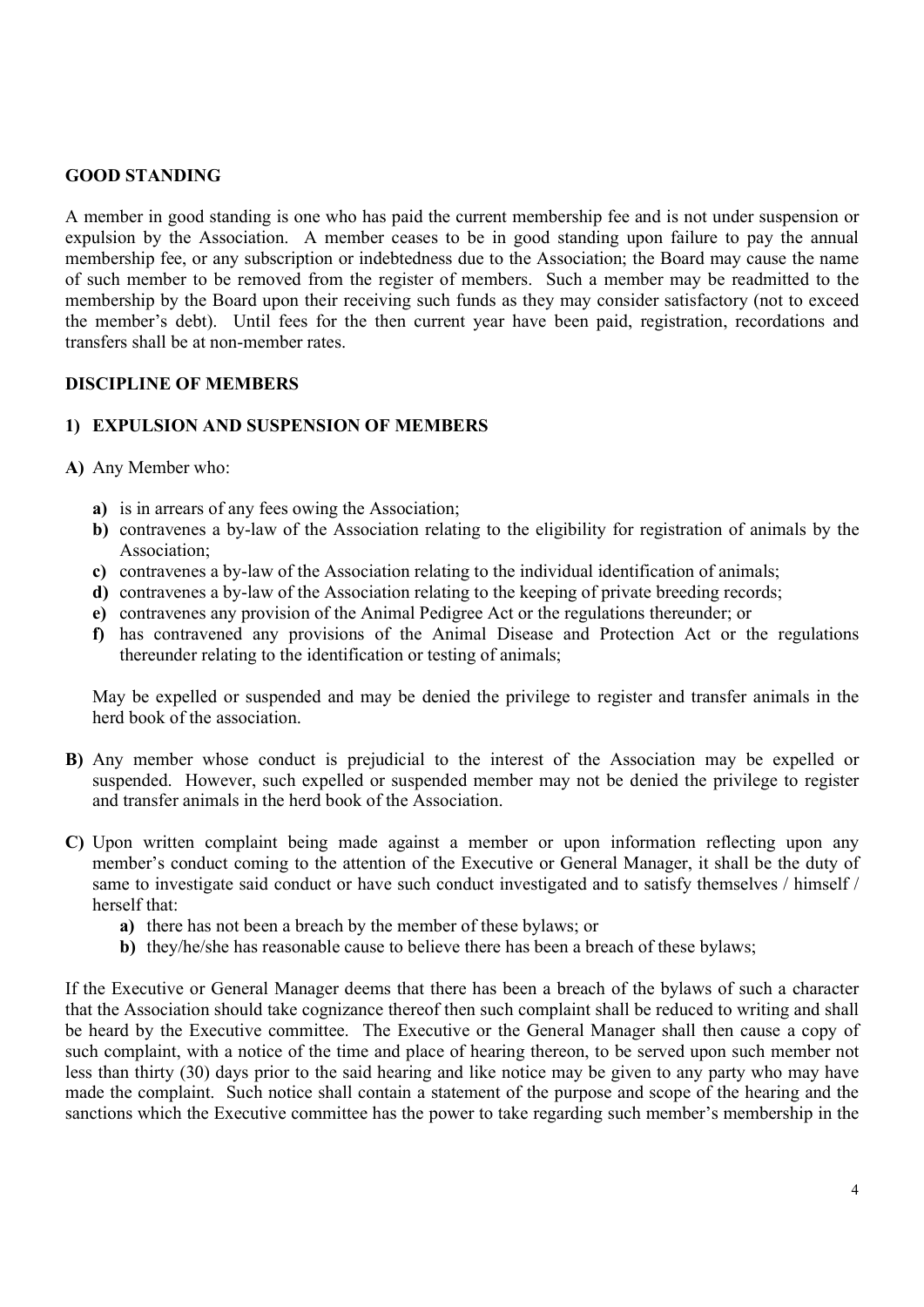Association. Such notice shall further advise such member that such member may appear in person or be represented by counsel, produce witnesses, affidavits, documents or other evidence on such member's behalf.

D) At the hearing before the Executive Committee the member against whom the complaint has been preferred, shall have the right to be heard in person or be represented by counsel, to produce whatever witness, affidavit, documentary or other evidence which such member may wish to produce and cross examine any other witnesses who appear to give evidence. At the closing of the hearing or as soon after as may be reasonably possible, the Executive Committee shall render its decision thereon, either exoneration or suspension of the member.

In the event that the Executive committee should decide to suspend the member the decision of the Executive committee shall be automatically reviewed by the Board of Directors.

Any of the Board of Directors who sat on the Executive Committee shall not be eligible to sit and review their own decision.

The Executive committee or General Manager shall then cause notice of the time and place of the Board of Directors Meeting regarding such member's membership in the Association to be served upon such member not less that thirty (30) days prior to the Board of Directors meeting and like notice may be given to any party who may have made the complaint. Such notice shall contain a statement of the purpose and scope of the hearing and the action which the Board of Directors has powers to take regarding such member's membership in the Association. Such notice shall further advise such member that such member may appear in person or be represented by counsel but no new evidence may be presented without leave of the board of Directors and the decision of the Board of Directors will be based upon the proceedings and evidence presented before the Executive committee.

The Executive committee shall transmit to the Board of Directors the evidence presented to the Executive committee and the proceedings heard before it, together with the decision thereon (hereinafter referred to as "the record"). The Board of Directors shall review the record but no new evidence may be presented without leave of the Board of Directors and the decision of the Board of Directors will be based upon the proceedings and evidence presented before the Executive committee and the submissions of the member or his/her counsel. At the close of the hearing before the Board of Directors, or as soon thereafter as reasonable possible, the Board of Directors shall render a decision upon the complaint, affirming, reversing or modifying the decision of the Executive committee, with disciplinary power in the Board of Directors to make the penalty imposed upon the member wither more severe or less severe or to order a rehearing of the complaint. The Board of Directors shall file its decision with the General Manager of the Association. The decision of the Executive committee remains in force until reversed at the time of the annual meeting.

E) The decision of the Board of Directors may be appealed to the next general meeting of the membership of the Association by the member by filing a notice of appeal within thirty (30) days after service of written notice of the decision of the Board of Directors. The notice of appeal shall set out the grounds of appeal and shall be filed with the Executive committee or General Manager of the Association. The decision of the Board of Directors shall stand and remain in force until reversed at the annual meeting. Such appeal would be heard at the next annual meeting of the membership which is held at least thirty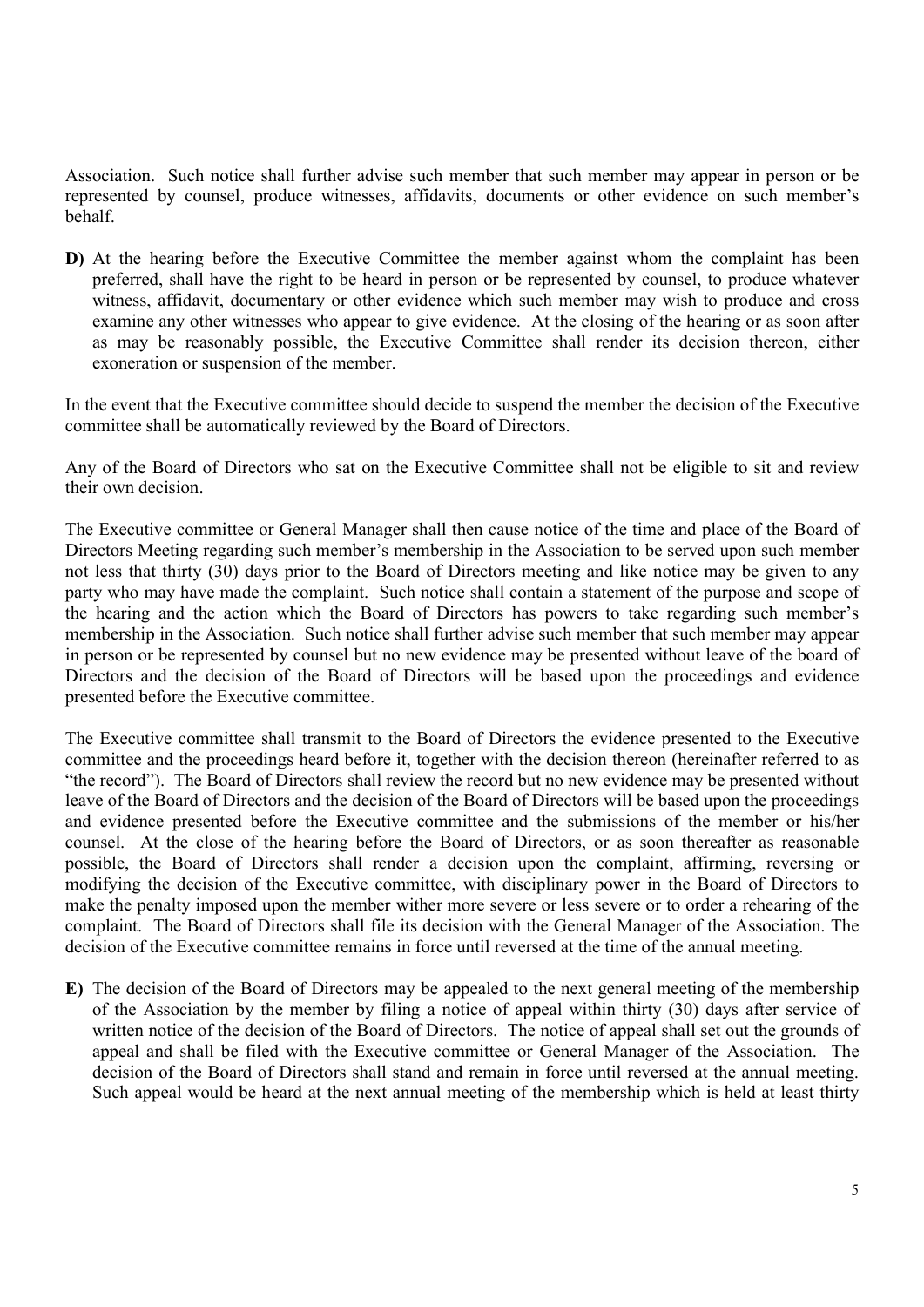(30) days after the date the notice of appeal has been filed with the Executive committee or General Manager.

- F) If an appeal is taken to the annual meeting, the Executive committee or General Manager shall provide the members at the annual meeting with the Record together with the decision of the Board of Directors. At the time of the annual meeting a hearing shall be held upon said appeal but no new evidence may be presented and the decision of the annual meeting shall render a decision of the Board of Directors. At the time of the annual meeting a hearing shall be held upon said appeal but no new evidence may be presented and the Annual General Meeting shall render a decision either to reinstate the member or to confirm the decision of the Board of Directors provided however that reinstatement by members at the annual meeting shall be only by a vote of 2/3rds of the members present thereat and voting in favour of reinstatement.
- G) Notwithstanding the foregoing any member shall be at liberty after being expelled or suspended from the Association to apply for reinstatement of his membership before the Board of Directors provided that one (1) year has elapsed after the later of:
	- a) the date of suspension or expulsion by the Board of Directors; or
	- b) after a failed appeal to the general meeting of the members at large

## 2) CANCELLATION OF REGISTRATION CERTIFICATES

- A) If after registry of an animal in the Canadian Meat Goat Association Herd Book, information becomes available which raises doubt as to the propriety of such registration, the executive committee or General Manager shall cause the matter to be investigated and said committee or person shall have the power to temporarily suspend such registration and all offspring registered from the said animal (hereinafter referred to as an "interim suspension") pending the conclusion of an investigation provided however that such interim suspension shall be for no greater period than ninety (90) days. The Executive committee or General Manager shall notify the owner of the animal in question by single registered mail immediately upon such interim suspension.
- B) Within thirty (30) days of the interim suspension of the registration certificate of any animal the General Manager or Executive committee must either:
	- a) satisfy himself/themselves that the registration certificate is satisfactory and thus remove the interim suspension referred to in by-law Article III 2(A) above; or
	- b) satisfy himself/themselves that the interim suspension should continue at which time the matter of such suspended registration must be placed before the next Executive committee meeting. The owner of the animal shall be given thirty (30) days notice of the meeting together with advice that he/she may attend the meeting. He/she may be represented by counsel, may call evidence or may present affidavit evidence. At the conclusion of the due hearing, the Executive committee may either:
		- i) continue the suspension until certain conditions have been completed at which point the suspension would be removed; or
		- ii) cancel the registration certificate; or
		- iii) reinstate the registration certificate.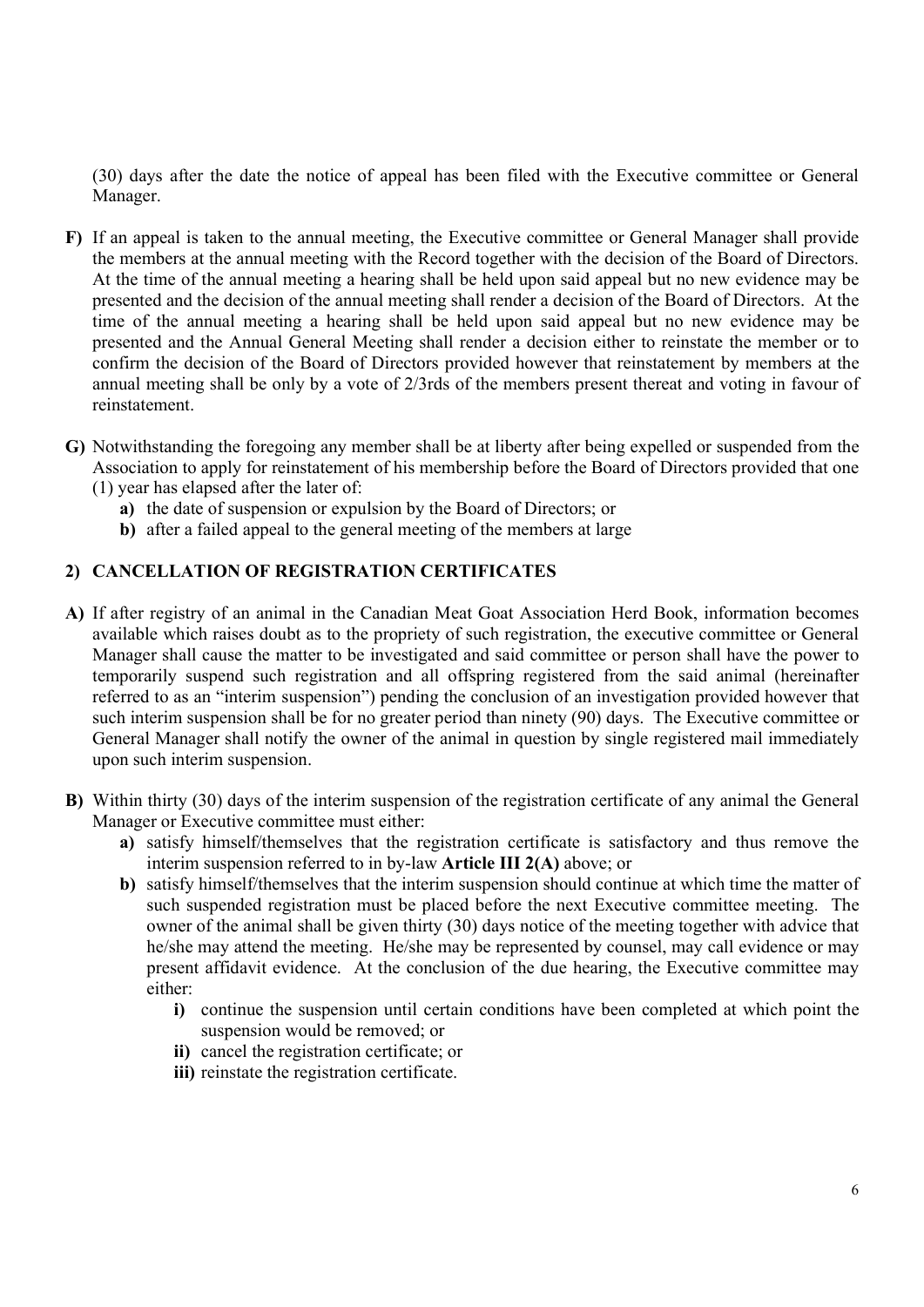The executive committee or General Manager shall have the power to adjourn any hearing to obtain further information before reaching a decision. More than one animal may be included in any notice to an owner with respect to a hearing before the Executive Committee.

- C) The decision of the Executive committee may be appealed to the Board of Directors by the owner of the said animal(s) or by any person financially interested in maintaining its/their registry. An appeal shall be initiated by written notice of appeal to the Executive committee or General Manager of the Association and must be received within thirty (30) days after a copy of the decision on registration has been mailed to the member by single registered mail. The appeal shall be based upon the proceedings had before the Executive Committee and the decision of the Board of Directors shall be based upon the evidence and proceedings taken before the Executive Committee and no new evidence may be presented without leave of the Board of Directors. The burden of proof shall be upon the party desiring to maintain the registry of the animal(s) and if such party does not sustain this burden, the decision and action of the Executive Committee shall be confirmed. The Board of Directors shall hear the appeal at its next convenient meeting and would be at liberty to either:
	- i) continue the suspension until certain conditions have been completed at which point the suspension would be removed; or
	- ii) cancel the registration certificate; or
	- iii) reinstate the registration certificate.
- D) A member shall be at liberty to file an appeal within thirty (30) days of receiving notice of the decision of the Board of Directors, with the next annual membership meeting. The terms and conditions of this appeal to the next annual membership and the vote required to reinstate a registration shall be the same as those contained in by law ARTICLE III(1)  $(E)$  and  $(F)$  herein with respect to an appeal of membership.

## 3) APPEALS

A) In the event of an appeal by a member regarding:

- i) suspension or expulsion of his membership by the Board of Directors to the next annual general meeting; or
- ii) cancellation or suspension of a registration certificate by either the Executive Committee to the Board of Directors or from the Board of Directors to the next annual meeting;

Such member appealing shall be required to deposit with the Association the sum of ONE THOUSAND (\$1,000) DOLLARS with each appeal taken by that member. No appeal shall be valid unless accompanied with the said \$1,000 deposit. In the event that the member had more than one animal suspended within the same decision of either the Executive committee or Board of Directors, only one \$1,000 deposit need be submitted with the appeal. In the event that a member is successful in his appeal all deposits paid shall be returned to the member provided however that in the event the member is not successful then all moneys so deposited with the Association shall be forfeited to the Association. In the event of a partially successful appeal then the matter of the reimbursement of the deposit shall be left to the discretion of the Board of Directors and their decision will be final.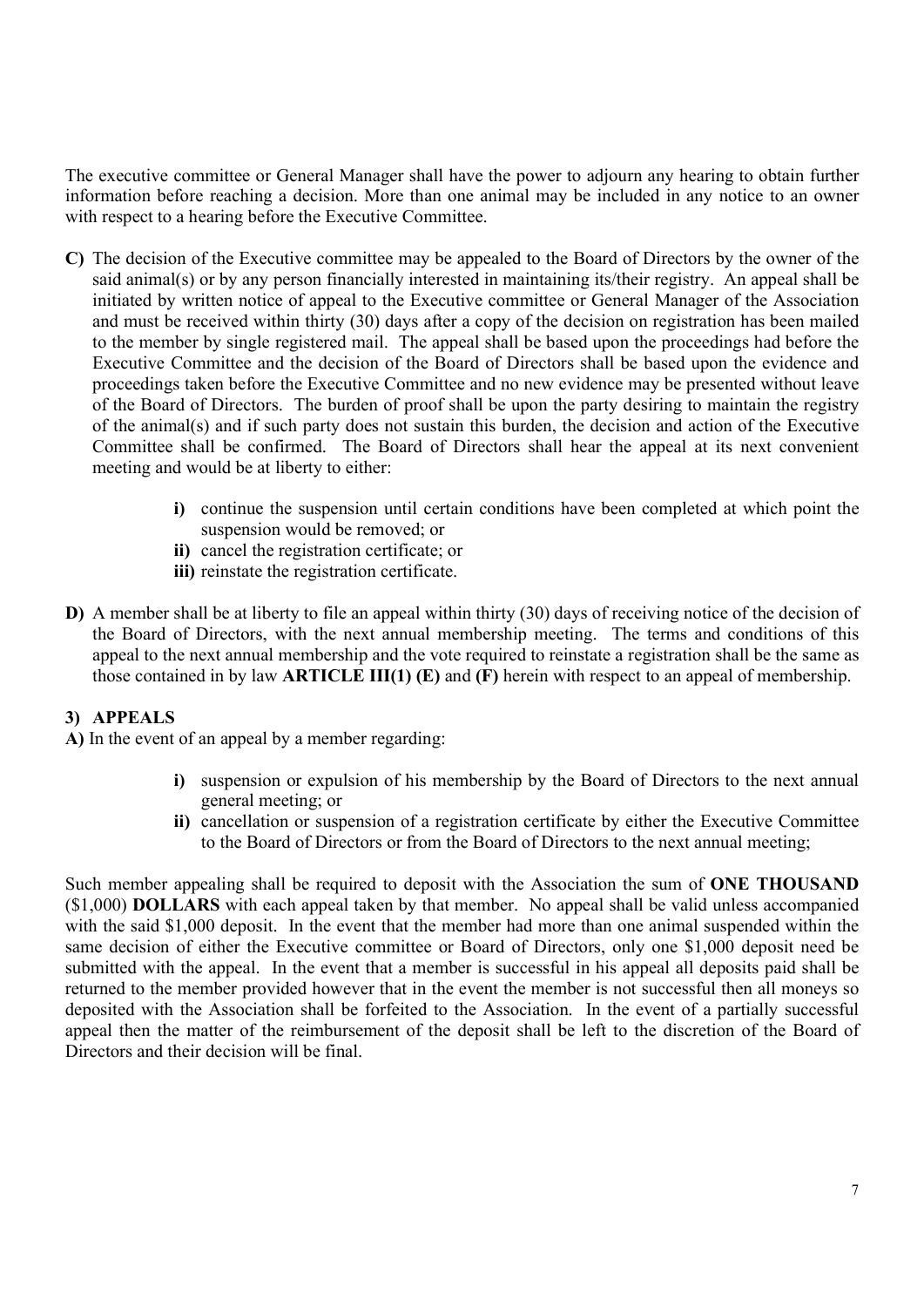## 4) GENERAL

- A) Service of any notice on a member shall be by single registered mail at the last address shown in the Association office for the member. Service shall be deemed to be received seven (7) days after the notice was sent.
- B) The announcement and publication of any ruling of the Executive committee, General Manager or Board of Directors shall be within the discretion of the Board of Directors.
- C) All proceedings of any of the Executive committee, General Manager, Board of Directors or the annual meeting which are not specifically provided for herein, shall be determined by either the President or Vice-President and shall be announced prior to the beginning of each such hearing.

## 5) LIABILITY

- A) Any breeder suspended or expelled from the Association shall have no claim against the Association or any interest in the property or assets of the Association.
- B) It is understood that this Association shall not be held responsible for any loss or damage that may be sustained through suspension cancellation or correction of any registration.

## MEMBERSHIP CARD

On being admitted to membership, each member is entitled to and the Association shall, upon request, give him without charge one copy of the Bylaws of the Association. The Association shall also issue a membership card to each member in good standing.

## ARTICLE IV

## GENERAL MEETING

## 1) ANNUAL MEETING

- a) A General Meeting of the Association (to be called the Annual General Meeting or AGM) should be held once in every calendar year anytime within the first six months following the fiscal year end at such place and time as the Board of Directors designates. The time and location must be determined at least three (3) months in advance of the AGM. At least thirty (30) days written notice shall be given to members. The accidental omission to give notice to any member, or non-receipt by a member of such notice, shall not invalidate the proceedings of any Annual Meeting. The Annual Meeting may deal with the following business without being included in the Notice of the Annual Meeting.
	- 1. Reading of the Minutes of the previous Annual Meeting and any special Meeting held since.
	- 2. Consider the accounts and balance sheet and the report of the auditors thereon.
	- 3. Appointment of the auditor for the year following.
	- 4. Consider the reports of the Board of Directors, Committees, and Officers.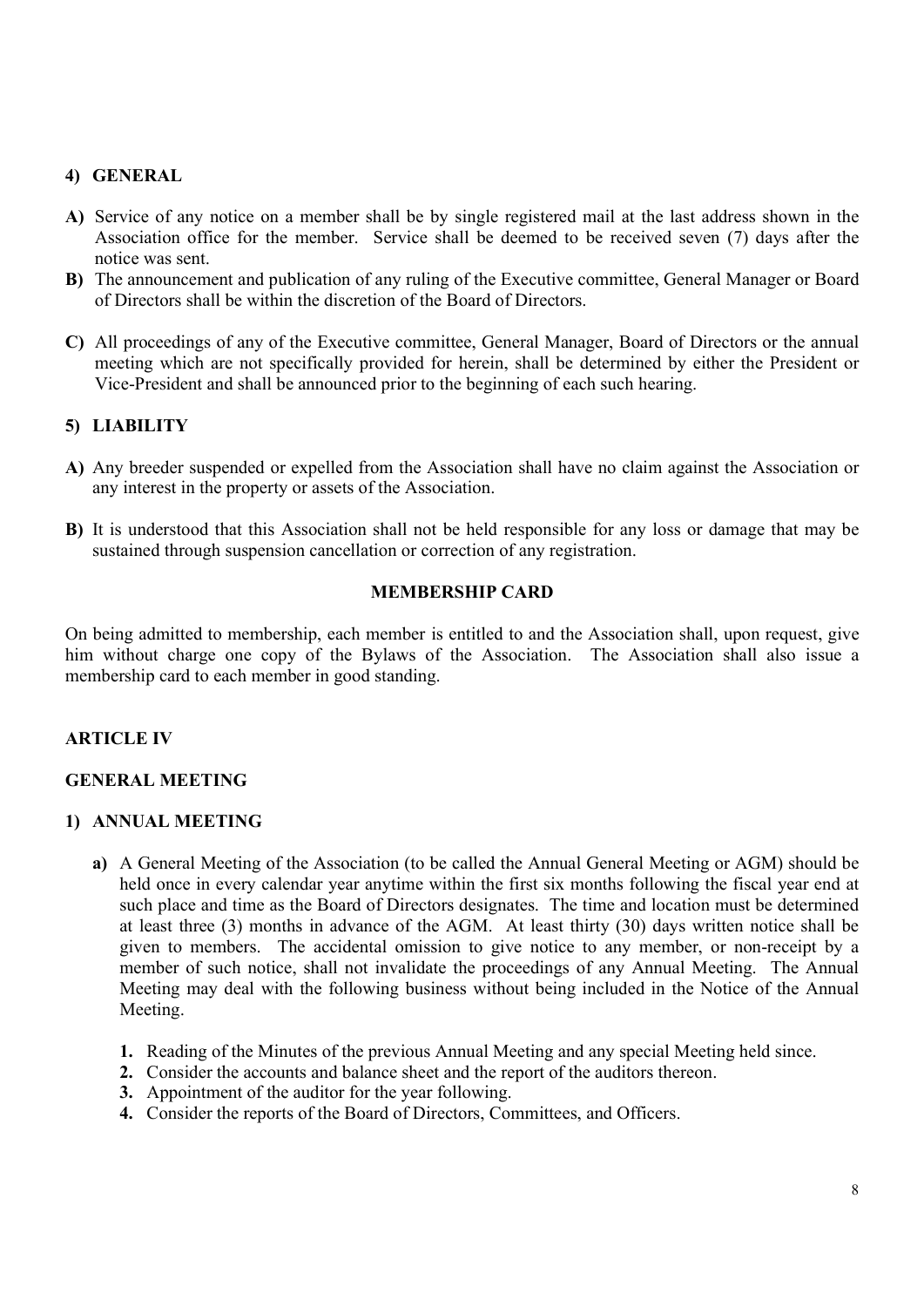- 5. Unfinished business from matters arising out of the Minutes
- 6. New business and correspondence.
- 7. The elections of the Directors and to consider, if thought expedient the approval and ratification of the acts and proceedings of the Board of Directors and Officers.
- 8. The President may direct that further matters be dealt with at an Annual Meeting and may vary the order in which the business of the meeting is conducted.
- 9. Adjournment.
- b) Only Voting Members in good standing shall be entitled to vote at any meeting of the members of the Association and each Voting Member or his proxy shall have one vote. Only a Voting Member in good standing may act as a proxy for another Voting Member and no Voting Member shall vote as a proxy for more than three other Voting Members. Voting Members must submit a completed CMGA Proxy form to be received by the General Manager at least three (3) days prior to the AGM, if they wish to vote by proxy. Notwithstanding anything contained herein no individual shall be at liberty to cast more than four (4) votes (including all proxies and all designations by partnerships or limited companies) on any matter coming before a General Meeting.
- c) For all purposes the quorum for a General Meeting shall be a minimum of 15 or 10% of voting members to a maximum of 40. No business shall be transacted by any General meeting unless the requisite quorum be present at the commencement of the meeting (except for the election of a chairperson for the Annual Meeting and adjournment or termination of the meeting).
- d) If at any time during an Annual General Meeting, there ceases to be a quorum present, the business then in progress shall be suspended until there is a quorum present or until the meeting is adjourned.
- e) If a quorum is not present within one hour from the time appointed for the meeting or from the time that a quorum has ceased, the meeting shall then be terminated.
- 2) In addition to the Annual Meeting, at the written request of any 40 members in good standing or 10% of the voting membership (whichever is lesser), the President or General Manager shall forthwith call a special meeting of the Association by the same notice procedure as in calling an Annual Meeting.
- 3) Questions arising at a meeting of the board, at an Annual General Meeting or for other committees shall be decided by a simple majority vote. Voting on motions made during such meeting shall be by a show of hands unless secret ballot is requested by a motion passed by the membership. In the case of an equality of votes during such meetings, the chair shall have a casting vote, but otherwise shall not vote while in the chair.

## ARTICLE V

## BOARD OF DIRECTORS

## 1) Election

a) A Board of Directors, who shall be Canadian residents and who shall be elected by mail ballot by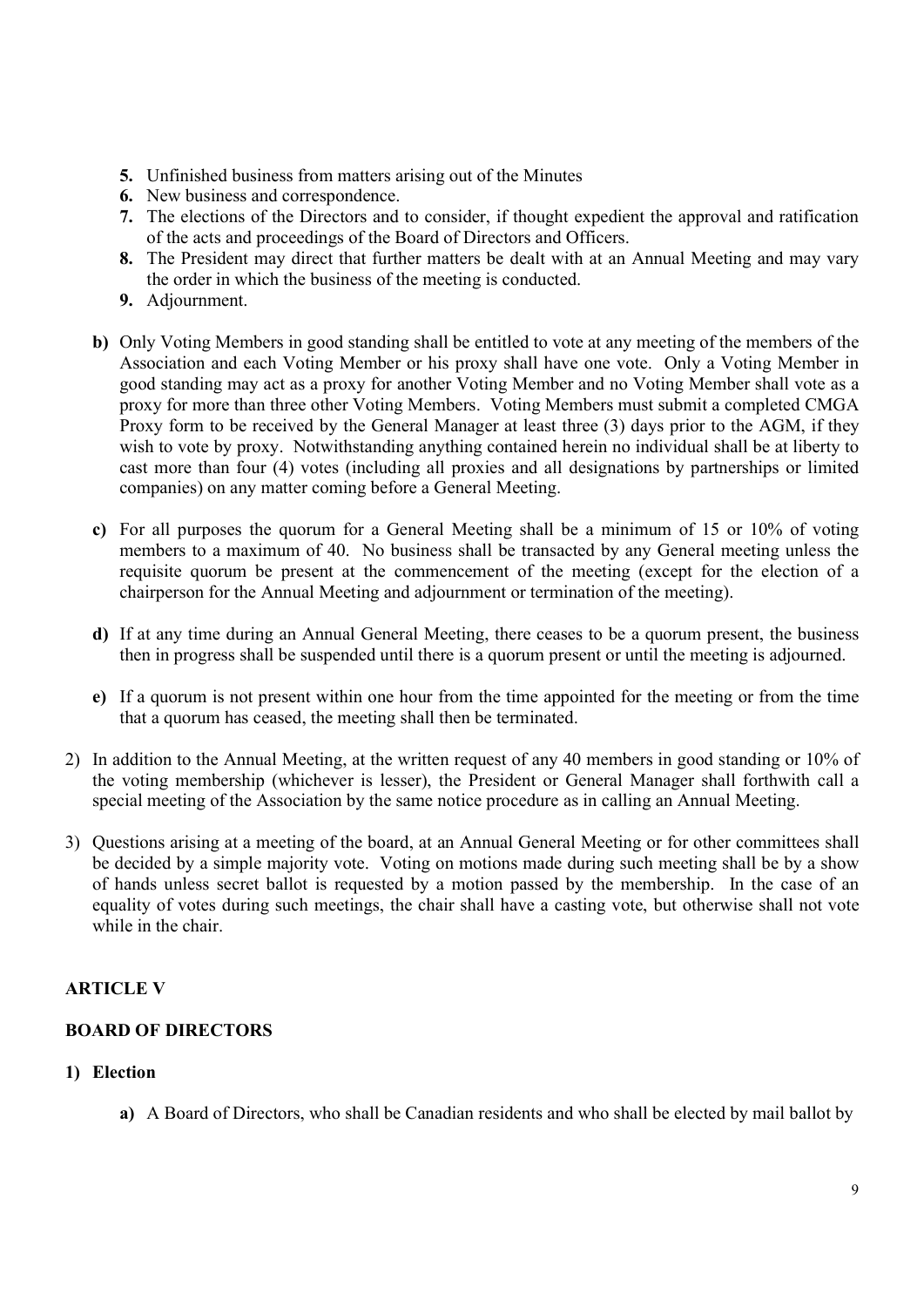voting members in good standing, shall manage the affairs of the Association.

- i. Nominations for directors shall be submitted to the Association office or to the President and the deadline for such nominations shall be 90 days prior to the general meeting.
- ii. Mail ballots shall be forwarded to each voting member a minimum of 60 days prior to the general meeting.
- iii. Completed ballots shall be returned by mail to an independent third party, as designated by the Board of Directors, no less than 30 days prior to the general meeting.
- iv. Newly elected Directors shall be announced at the general meeting each year and shall assume office upon completion of that meeting.
- b) The Board of directors shall consist of 7 members. Such Directors shall be elected for a term of 3 years.
- c) The Board of Directors shall have the power to fill vacancies which may occur among their number, providing, however, that Director so appointed shall hold office only until the next Annual Meeting of the Association, but shall then be eligible for re-election. Any Director elected by the Annual Meeting to fill a vacancy will hold office for the remaining term of the Director creating the vacancy.
- d) The Board shall administer the affairs of the Association and shall direct the policy of the Association towards the attainment of the objects herein before prescribed.
- e) The term of Office shall begin immediately after the announcement of the election results at the Annual General Meeting. Directors may serve for an unlimited number of years, providing that a Minimum of one (1) year's absence from the Board shall occur after any two (2) consecutive complete terms, excluding any partial terms that a Director has served completing the mandate of another Director. The one year absence from the Board is not required after completing someone else's term.

## 2) Meetings

- a) All meetings of the Board, of its officers and others committees shall be open to attendance by any member of the association in good standing, except that, in unusual circumstances, such bodies may convene in private sessions for discussion of sensitive issues, but shall take no vote except in open session. The Corresponding Secretary shall keep a complete and accurate written record (the "Minutes") of all regularly scheduled meetings of the Board. A copy of the minutes, once approved by the Board of Directors, shall be made available to the membership.
- b) The Board of Directors may delegate any of their powers to an Executive Committee as described in Article VII (1) (a) of these Bylaws.
- c) A majority of the Board of Directors shall constitute a quorum of any Board of Director meeting as long as the President or Vice-President is in attendance.
- d) The Board of Directors shall hold regularly scheduled meetings or electronic conferences at least four (4) times per year, with no more than one hundred and ten (110) days to elapse between each meeting. Directors shall receive notice of meetings of the Board by telephone, facsimile or email at least five (5) days prior to the meeting. The notice shall specify whether the meeting is to be held in person or by telephone conference call. A meeting of the Board may be held on shorter notice, or without notice, providing all consent shall be entered in the minutes. The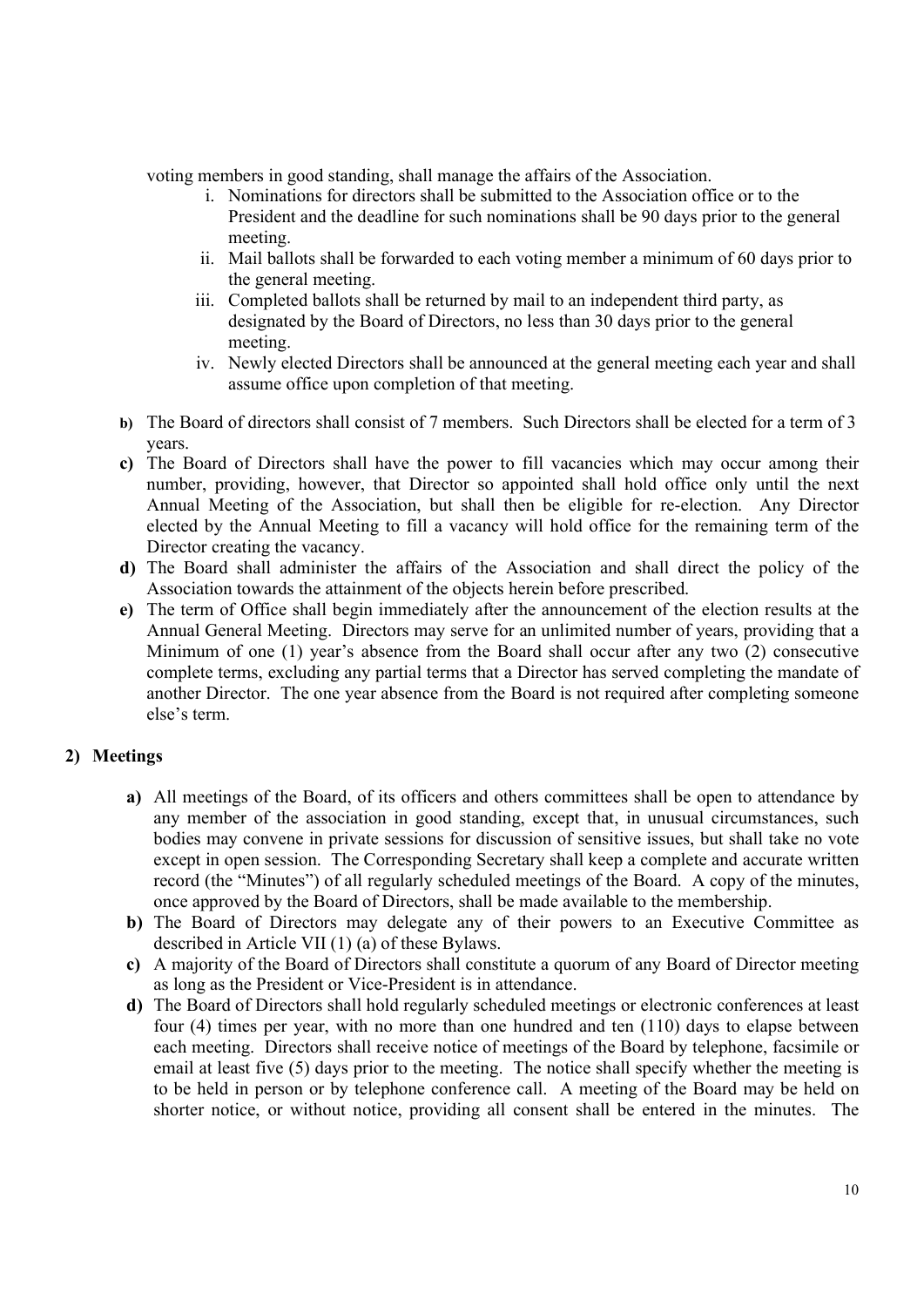President or quorum of Directors may, at any time, convene a meeting or conference telephone call.

- e) The Directors shall not be liable to any member in damages or otherwise for any matter or act done by the Directors acting in good faith.
- f) All decisions made by the Board shall be made in accordance with the spirit of the principles contained in the Bylaws of the Association. The Board shall be responsible for initiating and exercising whatever actions are necessary for the promotion of the purposes of the Association.
- g) Should a perceived conflict of interest arise at any meeting of the Board of Directors on any issue that may be put to a vote, the Director(s) in conflict may speak to the issue and then shall be temporarily excused from the meeting while discussion and voting on said issue takes place. Occurrences of this nature shall be recorded in any minutes of the meeting.
- h) Any member of the Board of Directors who misses more than two consecutive meetings or a total of three meetings in any year, may be subject to immediate removal from the Board at the discretion of the remaining Board Members, based on a vote supported by a simple majority of the Board of Directors.

## ARTICLE VI

#### **OFFICERS**

- 1) The officers of the Association shall be the President, the immediate Past-President, the Vice-President, the Treasurer and the Corresponding Secretary. Such officers shall be members of and elected by the Board of Directors. The Board may appoint such additional or other officers as they may see fit. Any vacancy in the above offices may be filled by the board of Directors for the remainder of the term provided that in any event the Vice-President shall succeed the President in the case of the office of the President becoming vacant. The term of office of each of the foregoing officers shall be for a period of one (1) year elected immediately after each Annual Meeting.
- 2) The President shall be the Chief Executive Officer of the Association. He shall preside at all General Meetings of the Association and shall be Chairman of the Board of Directors and do all such matters and things in addition thereto as the Board of Directors may from time to time request. He shall present at each Annual Meeting a report of the activities of the Association. He shall call meetings of the Directors when required, and in any event, upon request of a quorum of Directors.
- 3) The Vice-President will assist the President in the exercise of his duties and will perform the duties and have the powers of the President in his absence.
- 4) The General Manager shall be responsible for the correspondence, which shall include issuing notice of all meetings and having custody of all records and documents except those required to be kept by the Treasurer or the Registrar. The Secretary will keep minutes of all meetings. In the absence of the Secretary from a meeting, the President shall appoint another person to act as the Secretary at that specific meeting.
- 5) The General Manager shall keep the financial records of the Association, including books of accounts, and shall prepare an annual budget. He shall also file an annual report at the Annual General Meeting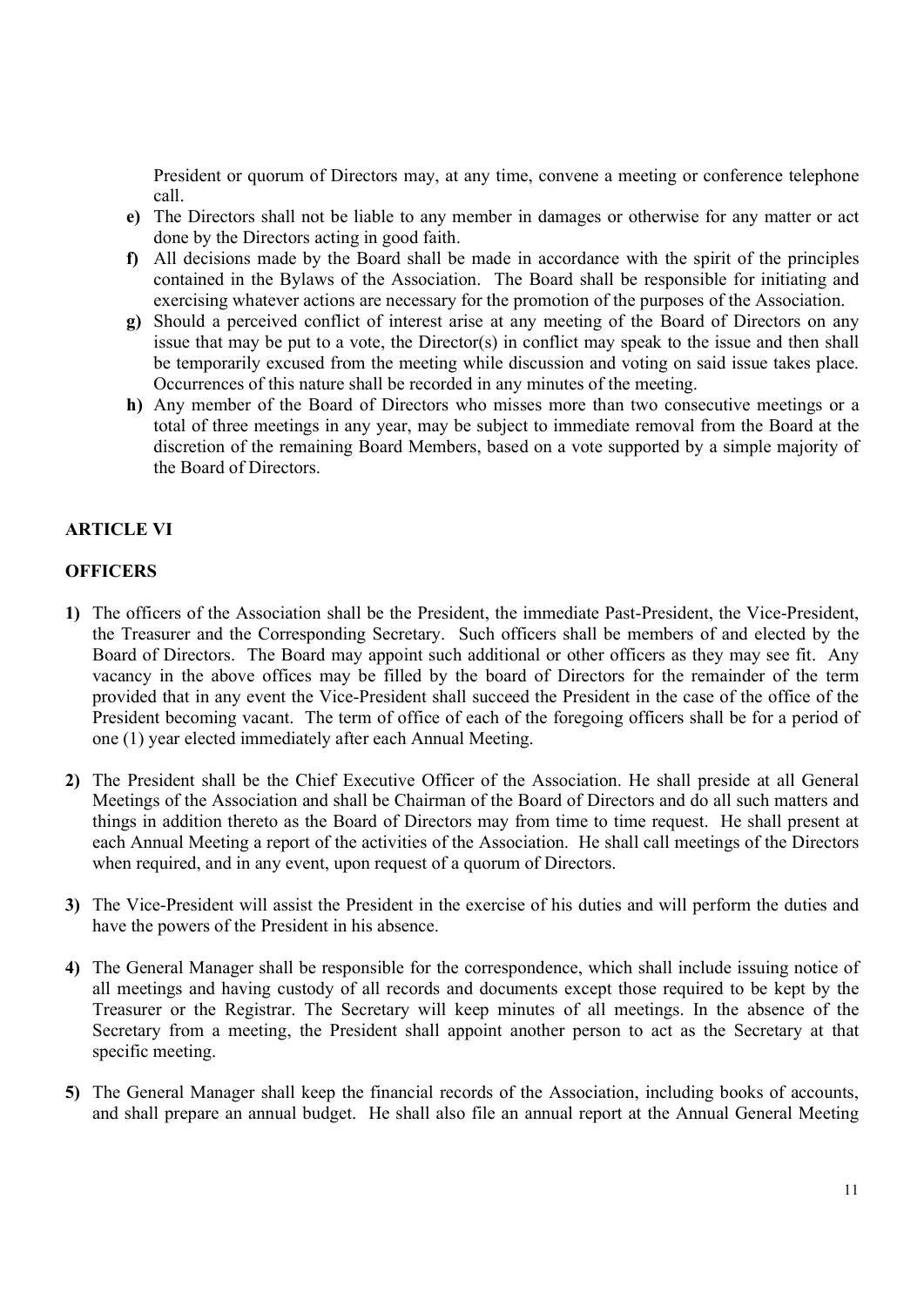which will include a balance sheet, a statement of income and expenditure, a list of the Association's Directors and a note of the number of members. The General Manager is responsible for making available or furnishing all relevant financial information to the Treasurer. The Treasurer, with the assistance of the General Manager, shall properly maintain the Association's account books or other items generally included therein and furnish periodically a detailed financial statement and reports on other transactions in accordance with instructions from the Board of Directors or the Executive Committee.

- 6) The Board of Directors must appoint a General Manager who shall act under the control and with the approval of the Board of Directors. The duties of the General Manager shall be to attend meetings of the Association and Board of Directors and of the Executive Committee and to do other such things as may be delegated to him by this constitution, the Board or the Executive Committee. He shall keep the Articles of Incorporation of the Association, its Bylaws and any amendments thereto. If the Corresponding Secretary cannot attend a meeting of the Board, the General Manager shall fulfill this function.
- 7) The Canadian Livestock Records Corporation shall be the Registrar of this association and shall assign a person(s) to act as Registrar.

## ARTICLE VII

## **COMMITTEES**

- 1) The Board of Directors may appoint from their number and/or from other members of the Association, committees, whether special or standing, but must in all cases name one of their number as Chairman of such committee. In addition to any special committees to be appointed by the Board of Directors, there shall in any event be the following standing committees, which must be comprised of at least one Board Member and no less than two (2) additional members of the Association, to be deemed active. Exceptions to this rule will be the Executive and Advisory Committees.
	- a) EXECUTIVE COMMITTEE: This committee shall consist of the President, immediate Past President, Vice-President, Treasurer, Corresponding Secretary and such other directors as the Board of Directors may determine in order that a minimum of five persons shall sit on this committee. The Executive Committee shall do such things and execute such matters as outlined in these Bylaws and carry out such instructions as the Board of Directors may direct from time to time.
	- b) ADVERTISING AND PROMOTION COMMITTEE: This committee shall plan and develop methods of promotion to advance the Boer breed.
	- c) BREED IMPROVEMENT COMMITTEE: This committee shall be responsible for supervising performance and progeny tests and all programs for improvement of the breed.
	- d) MEMBERSHIP COMMITTEE: This committee shall design and direct all programs for enhancement of the number and activity of members.
	- e) SHOW COMMITTEE: This committee shall design and direct the policy and activities of the Association in the sponsorship of market goat shows and breeding livestock shows which enhance the breed in cooperation with provincial associations and fair boards. It shall develop and appoint or nominate judges as requested from time to time.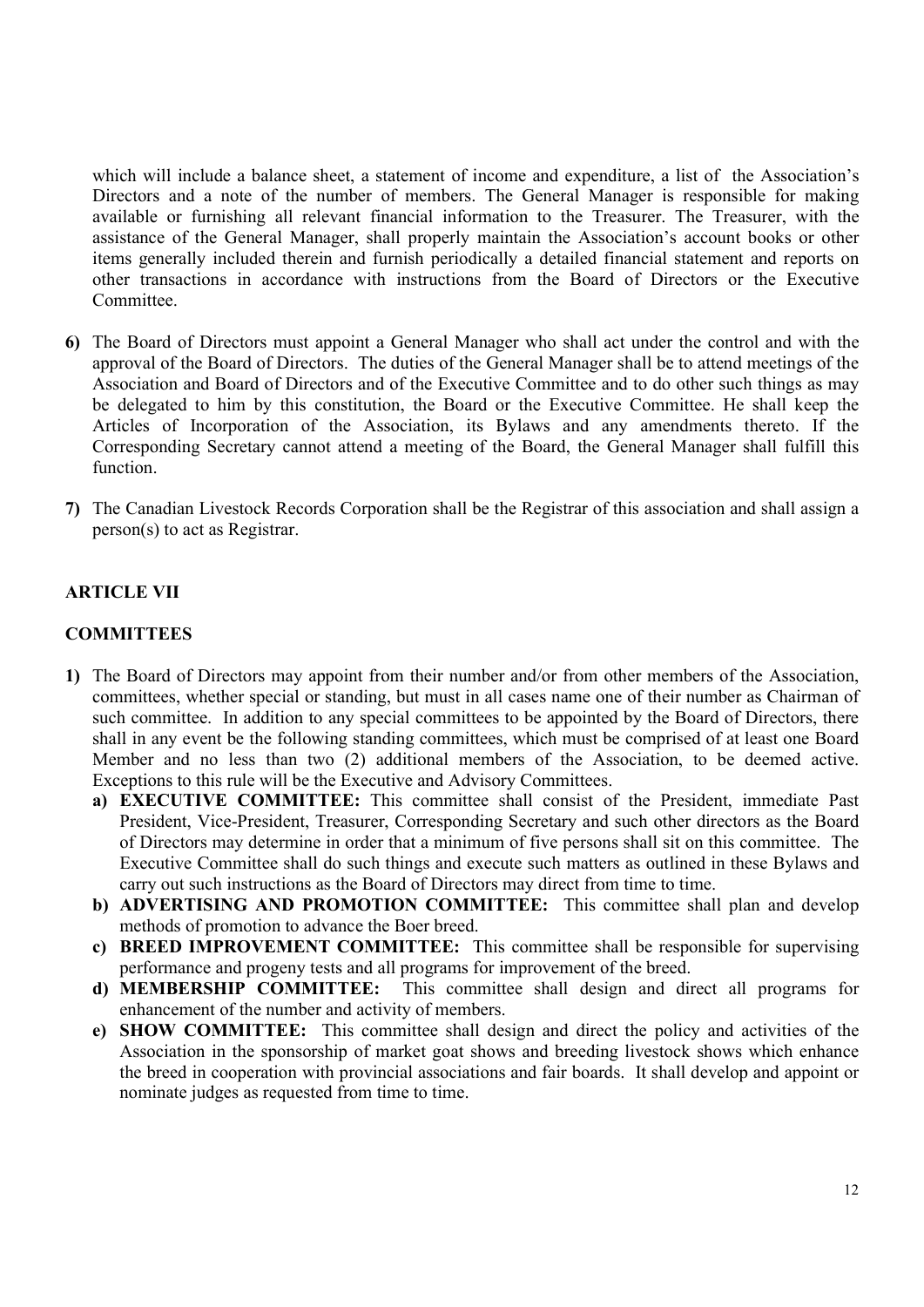- f) ADVISORY COMMITTEE: This committee shall be composed of all Past presidents actively engaged in the breeding of Boer goats. The Chairman shall be the immediate Past President. The committee shall provide to the President advice on general matters as requested by the President.
- g) NOMINATING COMMITTEE: This committee shall prepare a slate of candidates to fill vacancies on the Board of Directors as they may occur from time to time before each Annual Meeting. The Chairman of the Nominating Committee shall file a list of names selected by the committee for each position of Director to be voted on at the Annual Meeting. The list of names so submitted shall be included in the notice of the Annual Meeting mailed to each member of the Association. Additional nominations shall be received from the floor of the Annual Meeting.
- h) CONSTITUTION COMMITTEE: This committee shall examine the Bylaws of the Association and make recommendations to the Board of Directors regarding amendments needed to ensure that the Bylaws are consistent.
- i) HARDSHIP CASE COMMITTEE: This committee shall have the mandate and power to review all claims made in hardship cases brought before the Board. A recommendation from this committee must be presented to the Board before a decision can be rendered in any hardship case.

## ARTICLE VIII

## PROVINCIAL OR REGIONAL ASSOCIATIONS

Members of this Association in good standing may organize Provincial or Regional Associations under Bylaws or Constitution approved by the Board of Directors of this Association.

The activities of any Provincial or Regional Association shall be confined solely to its own interests and shall not conflict in any way with the activities of this association. No more than one provincial Association in each province shall be organized unless authorized at an Annual Meeting.

## ARTICLE IX

Registration papers will be issued through the office of the Registrar under the direction of the Board of Directors of the Canadian Meat Goat Association.

## ARTICLE X

#### FISCAL YEAR

The fiscal year of the Association shall be from January 1 to December 31. At each Annual Meeting an auditor's report shall be presented for the previous year and there shall be presented to the Annual Meeting a balance sheet and statement of the receipts and expenditures for the preceding fiscal year. The auditors of the Association shall be appointed at each Annual Meeting. The Board of Directors may fill any casual vacancy in the office of the auditors.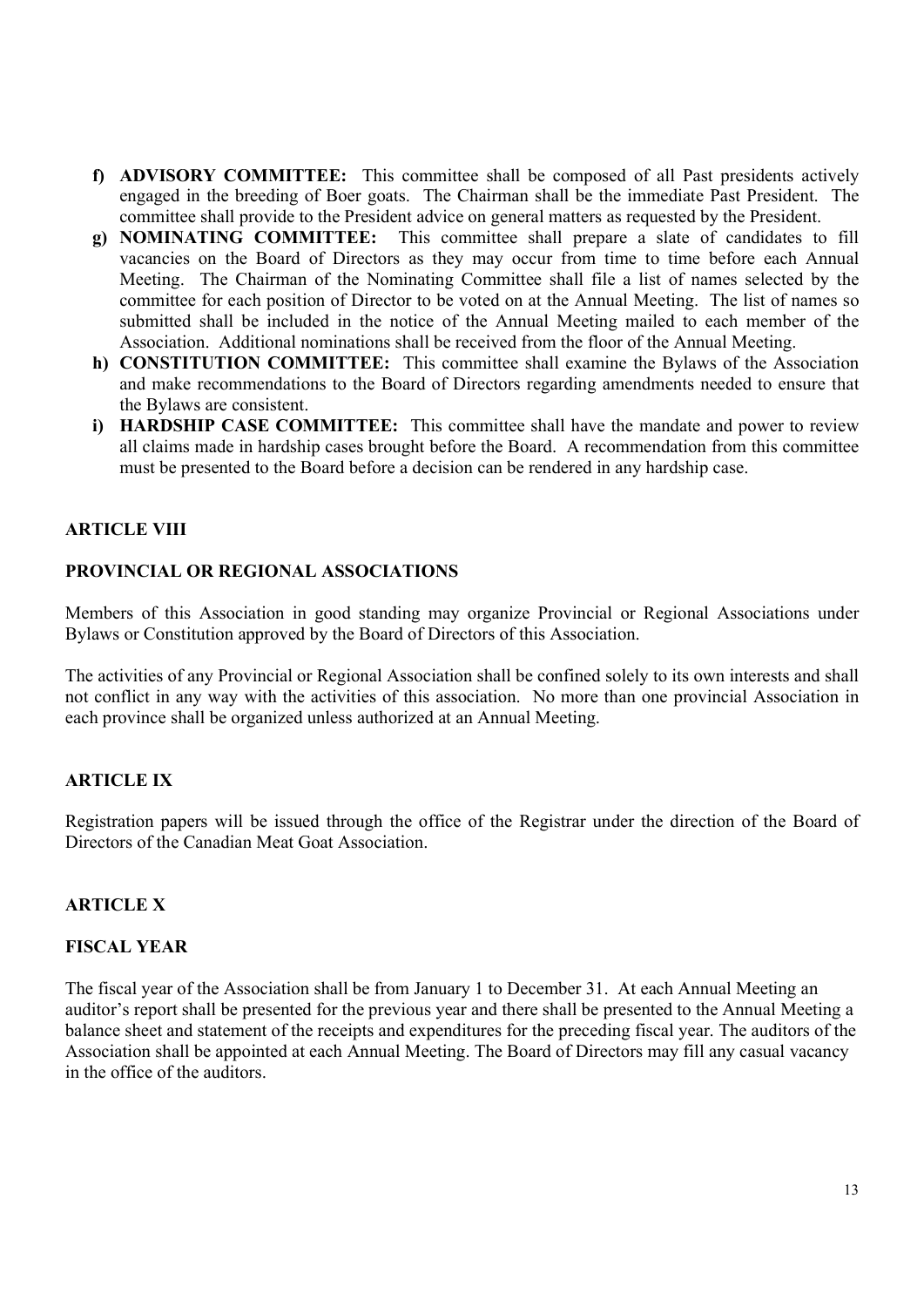## ARTICLE XI

## **NOTICES**

- 1) Notice calling any General Meeting shall be mailed at least thirty (30) days in advance of the General Meeting to each of the members at his last known post office address appearing in the books of the Association. In the event of the Association publishing or recognizing an Official Organ the notice published therein shall be deemed to be sufficient, providing such Official Organ is mailed at least thirty (30) days in advance of such meeting.
- 2) Notice of meetings of the Board of Directors other than the one immediately following the annual Meeting, shall be mailed to each of the Directors at least ten (10) days before the date of the meeting at his last known Post Office address appearing on the book of the Association, or by facsimile at least seven (7) days before the date of the meeting. Notwithstanding the foregoing, a meeting of the Board of Directors may be held on shorter notice, or without notice, providing all the Directors have given their consent to the meeting to be held.

## ARTICLE XII

## AMENDMENTS

This constitution may be amended by a resolution at any Annual or Special Meeting of the Association by the affirmative vote of two-thirds of the members present voting in person or by proxy as stipulated in ARTICLE IV (1) (b). Notice of all proposed amendments shall be given to the President and/or General Manager in writing ninety (90) days in advance of a General Meeting. All proposed amendments will then be subject to a by-law review process by the Constitution Committee which shall include, but shall not be limited to, consultations with Agriculture Canada. The Constitution Committee shall provide the Board with a report containing the results of its review and a copy of such report shall be sent to each of the said proposing members. Once reviewed and approved by the Board, in accordance with previously-established policy and procedures, amendments shall be included in the notice calling the General Meeting, otherwise the meeting shall have no power to deal with same.

## ARTICLE XIV

## REGISTRATION OF PEDIGREE

- 1) A register shall be kept at the office of the Registrar. This register shall be known as the "Canadian Meat Goat Association Herd Book" and shall be published at such time, and in such form as may be determined by the Board of Directors.
- 2) There shall be furnished by the Registrar for all animals registered, a registration certificate or other registration documentation in the form adopted by the CMGA in consultation with the Registrar.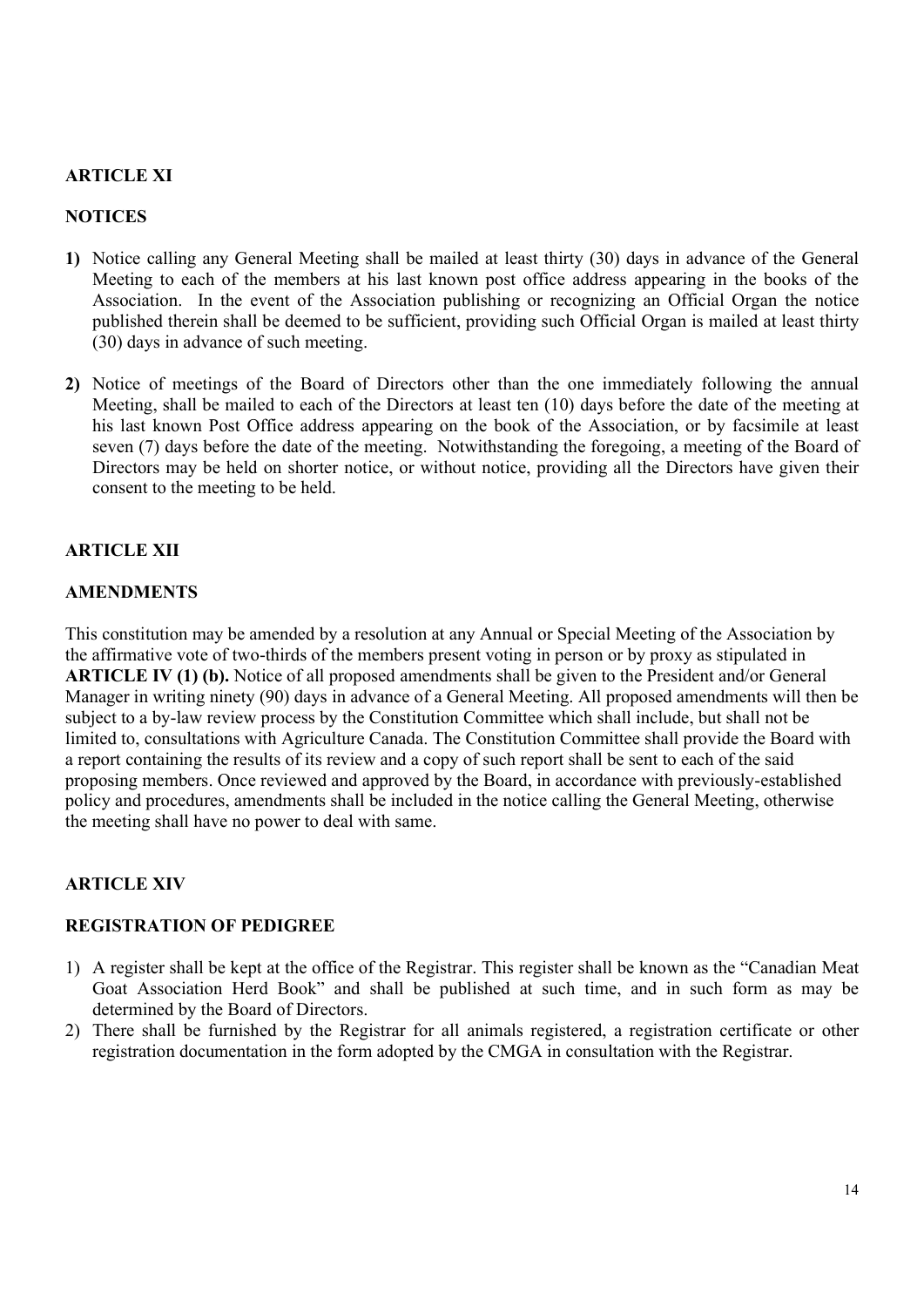## ARTICLE XV

## REGISTRATION OF TATTOO LETTERS

A breeder may apply to the Registrar for, and be allotted letters for, the exclusive use of the breeder with which to tattoo mark animals the property of such breeder. These letters shall be tattooed in the right ear. In addition to the letters there must also be tattooed in the left ear, the herd number of the animal followed by a designating year letter to signify the year of birth. The letter "D" would signify that the animal was born in 1994 while the letter "E" should mark all progeny born in 1995 and so on, up to and including the year 2008. For the year 2009 only, the letters "V" or "W" may be used. Thereafter, the letters will follow the CLRC's system, ie. "X" for 2010, "Y" for 2011, "Z" for 2012, "A" for 2013, etc. The letters "I", "O", "Q" and "V" will not be used in this system.

In the event of a change in the name of a partnership or company, or if there is a change in the constitution of the partnership, the tattoo letters may be transferred on application to the Registrar by the registered owner or by his personal representative in the event of a death. After expiration of five (5) years, tattoo letters may be forfeited if they are not used by the registered owner.

## ARTICLE XVI

## REGISTRATION OF HERD NAMES

- 1) A breeder may register for his exclusive use a name to be used as a prefix in naming his animals. A particular name will be allowed to one person, partnership or limited company only, except with the consent of the breeder who has the name registered.
- 2) The registered name may be transferred to another breeder on application to the Registrar by the breeder in whose name it is registered.
- 3) After the expiration of five (5) years, a registered name will be forfeited if it has not been used in registering or recording an animal by the registered owner.

## ARTICLE XVII

## PRIVATE BREEDING RECORDS

Each breeder shall keep an individual private record in which shall be tabulated the individual private herd number of each animal, and such other information concerning ancestors and breeding of same that will make clear and positive at all times the birth date and parentage of an animal offered for registration in the Canadian Meat Goat Association Herd Book.

Individual private herd numbers shall be given to all kids before weaning, which number shall be tattooed in the ear prior to registration. The identifying tattoo shall be unique within the Canadian Meat Goat Association Herd Book and shall contain the individual private herd number, year letter and breeder's tattoo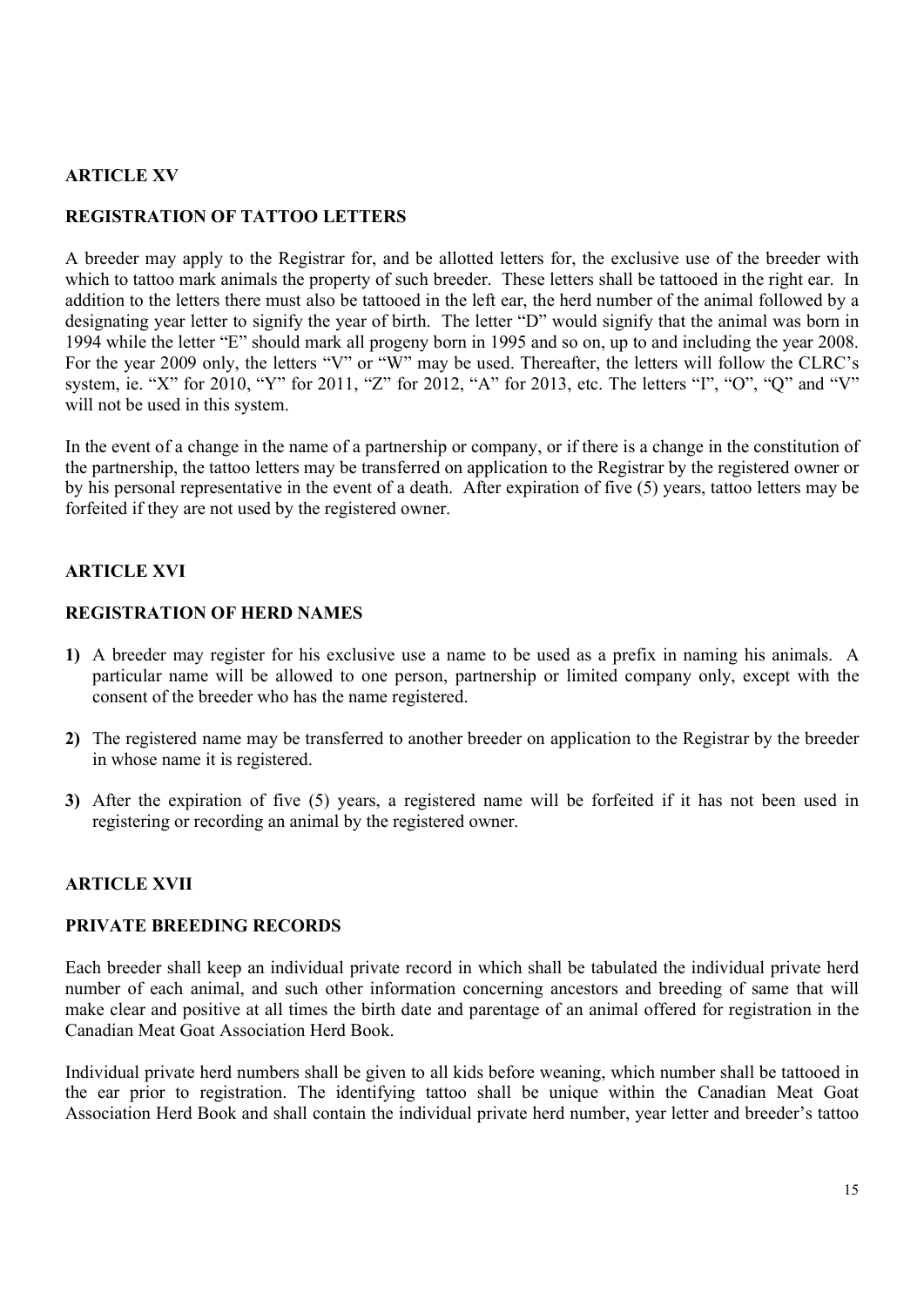letters as issued by the Registrar. This record shall at all times be open to the inspection of the official and authorized representatives of the Association and officials of Agriculture and Agri-Food Canada.

When as a result of an inspection of the manner in which private breeding records are kept and the method identification practiced or used by any breeder, it is known that the rules and regulations of the Association in that regard are not being observed, the Board of Directors may immediately suspend or expel such breeder if a member, and if not a member, further registrations and transfers may be refused. If such inspection should reveal that the private breeding records and identifications as practiced by such breeder are in such a state of confusion as to raise doubt as to the identity of any number of or all the animals in the herd, the Board of Directors may suspend the pedigree of any number of or all animals involved.

## ARTICLE XVIII

#### 1) GENERAL RULES OF ELIGIBILITY FOR BOER GOATS

- a) Registration in the Canadian Meat Goat Association shall be granted to any foreign or domestic Boer Goat provided that it meets the appropriate Rules of Eligibility listed below.
- b) Foundation Stock is defined as animals born to embryos imported prior to December 31, 1995. Animals will be recognized by country of origin and must be accompanied by a registration certificate approved by the Boer Goat Association of the exporting country at the time of the opening of the Canadian Meat Goat Association Herd Book.
- c) At the expense of the owner, a sample of DNA source material on all Foundation Stock will be sent to a lab specified by the Board of Directors of the Canadian Meat Goat Association. All moneys will be administered through the Association and the information will be kept on file by the laboratory and the Association.
- d) As part of the requirements of animal registration with the Canadian Meat Goat Association, the owner of any goats being registered under any of the Purebred Boer classifications must collect and store at home a sample of DNA source material taken from the animal to be registered, of a source approved by the Board of the CMGA (hair sample). The sample must be supplied to the registrar upon request for use in the random DNA Parentage Verification Test described below. The Registrar must receive the DNA sample before proceeding with any Purebred Boer registration.

Beginning in 1999, the CMGA will complete a randomly selected full DNA parentage verification test on at least 1% of all Purebred animals being registered each year. This testing program will be administered as follows:

#### DNA PARENTAGE VERIFICATION TEST FOR PUREBRED BOER GOATS

- i) Animals to be verified will be randomly selected by the Registrar and will consist of a minimum of 75% bucks, and the remaining percentage for does kids. The Registrar will inform the owner of the required test and the results. The Test will be completed as soon as possible by a lab appointed by the Board of Directors of the CMGA. The initial DNA test cost will be covered by the CMGA. Failure to produce a DNA sample when requested will void this animal's application.
- ii) If the animal passes the test, the Registrar shall issue a registration certificate for the animal, provided all other criteria of the Bylaws of the Canadian Meat Goat Association are met.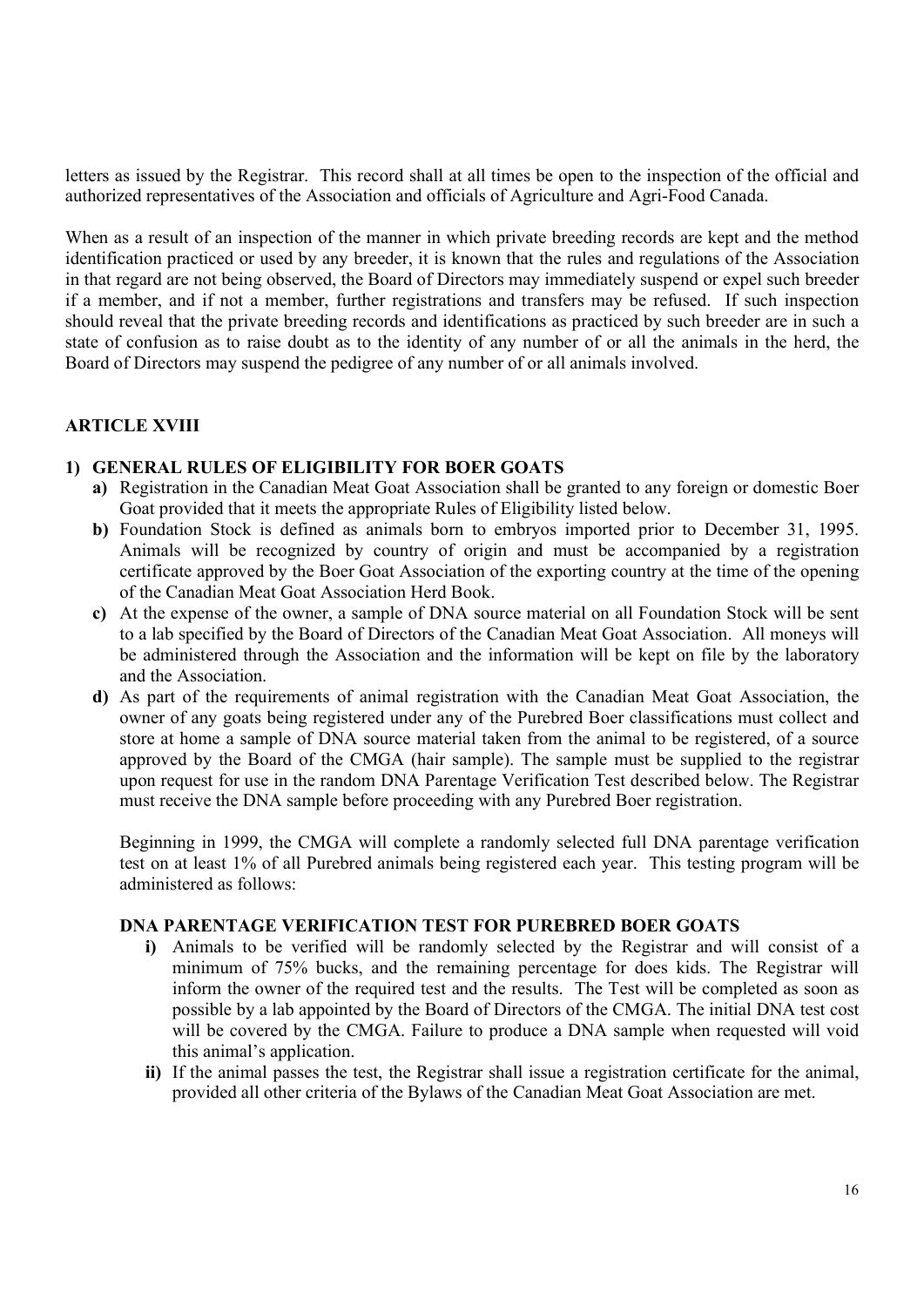- iii) If the animal fails the test, no registration certificate will be issued. The owner shall be informed of the results and may submit another sample of DNA source material from the same animal for re-testing, at the owner's expense.
- iv) If the animal passes a second test, registration may be granted. If, however, the animal is not re-tested or fails the second test, the owner will be informed that the animal has not passed and that the owner has the option of not registering the animal or, if one parent qualifies, registering the animal as follows: does will be registered as ½ Canadian Boer.
- v) The owner may appeal and re-test at his/her own cost, but the results of the testing must satisfy the Registrar as to the animal's eligibility before a registration certificate can be issued.
- e) The Board of Directors may direct that a breeder undertake such additional DNA verification tests as it deems necessary at the breeder's expense.
- f) In the event that DNA testing is not completed by the applicant as requested, the Board of Directors shall act as it deems necessary to enforce compliance including the withholding of registrations of the request for additional full DNA parentage verification testing or suspension or expulsion from membership in the Association.
- g) Foundation Stock, as defined in Article XVIII 1)b) is eligible for registration under either one of two classes:
	- i) Boer these animals meet the minimum breed standard of a convex profile, "Roman" nose and pendulous ears.
	- ii) Traditional Boer  $(TR) A$  Traditional Boer is required to have a white body; reddish brown on both sides of the head which is a minimum of 10 cm; ears must be at least 75% reddish brown; reddish brown may extend as far as the withers and brisket; body may have a reddishbrown mark, but it cannot exceed 10% of area. White blaze, stripe, or star patterns on the front of the face on a solid reddish brown head pattern are allowed.

Any other coat patterns including, dapple coat, tiger strips, paint spots larger than 10% of the body, black head, black body, full red body will be registered as Recorded Purebred (R) or as Recorded Canadian Purebred (RCR). Any dapple coloring on the head will also be considered for the R/RCR registration.

"Boer" and "Traditional Boer" are descriptive titles given to an animal by the breeder on the Association's Application for Registration form. The following prefixes will apply:

## TR = TRADITIONAL PUREBRED BOER

## $R = PUREBRED$

- h) All subsequent generations of goats deriving from registered Foundation Stock or foreign registered Purebred Boer Goats, may be granted registration provided the following conditions are met:
	- i) The animal must meet the requirements of Traditional Purebred Boer (TR) or Purebred Boer (R) as outlined in these Bylaws, and,
	- ii) The owner must provide evidence at the time of application of at least three generations of complete and registered lineage in a foreign or domestic goat association approved by the Board of Directors of the CMGA in a format also approved by the Board of Directors, and,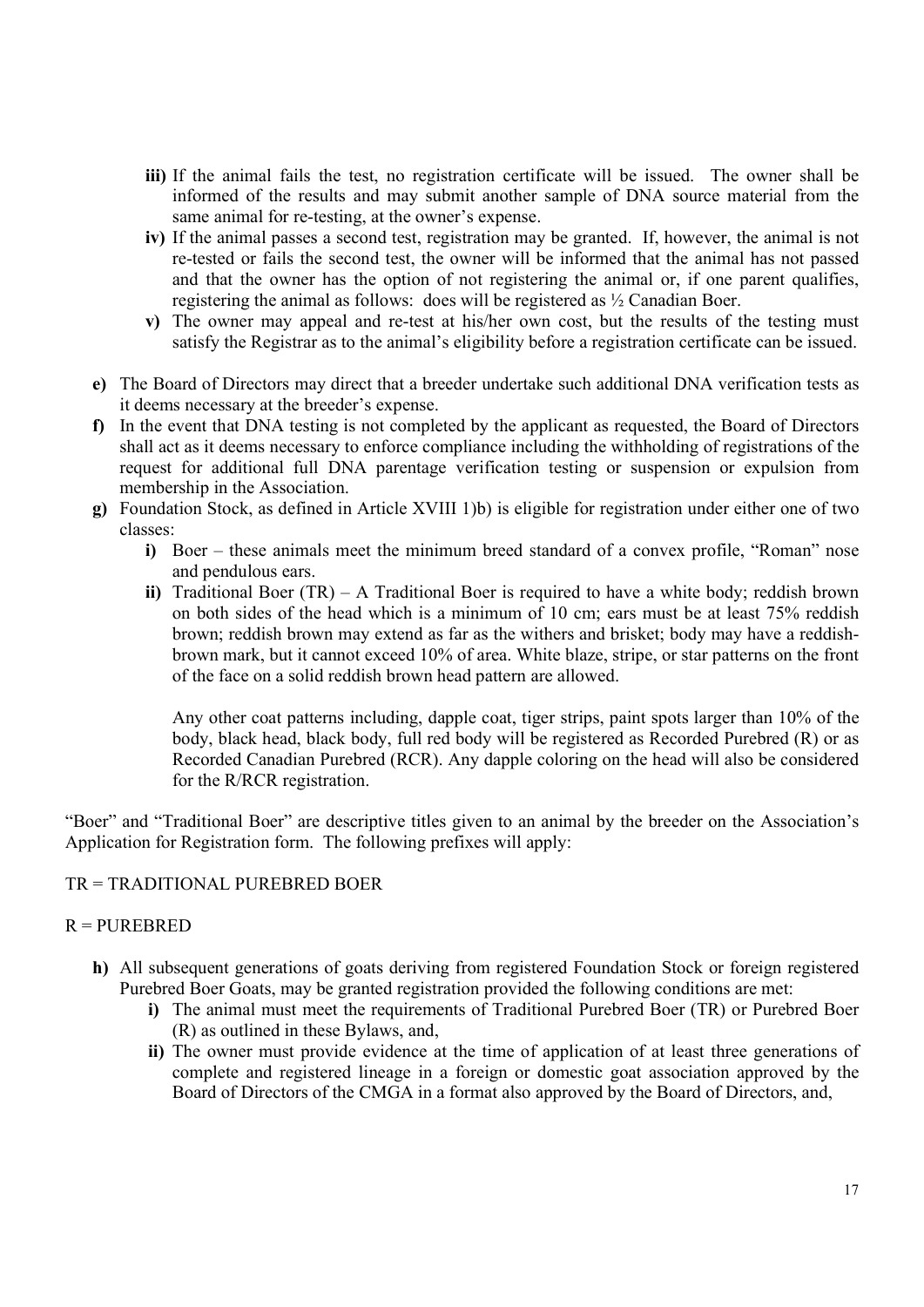- iii) In all cases of Purebred Registration, a sample of DNA source material from the animal must be stored at breeder's home and supplied to the registrar upon request. The sample will be sent by the registrar to a lab specified and approved by the Board of Directors of the Canadian Meat Goat Association, and pass the random DNA Parentage Verification test as set out in these Bylaws, if selected for testing and,
- iv) The animal is an imported Purebred pursuant to Article XVIII-4), 5) or 6) or,
- v) The animal is born or resides outside or inside of Canada and the sire and/or dam are registered as Foundation Stock or Purebred in the Canadian Meat Goat Association Herd Book, or,
- vi) The animal is born in Canada and both the sire and dam are registered as Foundation Stock or purebred in the Canadian Meat Goat Association Herd Book.
- i) The Canadian Meat Goat Association recognizes the following rules to facilitate the breeding up of goats of non-Boer origin to a level where they can be registered as Purebred Canadian Boer Goats.
	- i) A percentage bred female doe kid, that has either the sire or dam registered as a Purebred Boer in the Canadian Meat Goat Association Herd Book, may be registered as a one-half (1/2) Percentage Boer doe.
	- ii) Provided that a properly registered Purebred Boer buck is used as a sire and mated to a 50% or higher Boer doe, the percentage make up of the progeny is the average of the 2 parents. For example,  $(100\% \text{ buck} + 75\% \text{ doe}) / 2 = 87.5\% \text{ offspring}.$
	- iii) There is no requirement to have a sample of DNA source material placed on file nor any requirement for random DNA parent verification testing, on registered percentage Canadian Boer does, prior to them reaching the level of fifteen-sixteenths (15/16).
	- iv) At fifteen-sixteenths (15/16), a percentage Boer doe may be registered as a Canadian Purebred Boer (CR) provided the animal satisfies the requirements of these Bylaws. If the animal fails to meet the Traditional Boer requirements of Article XVIII 1 g) ii), the animal must be registered as Recorded Canadian Purebred Boer (RCR).
	- v) At thirty-one thirty-seconds (31/32), a percentage Boer buck may be registered as a Canadian Purebred Boer (CR) provided the animal satisfies the requirements of these Bylaws. If the animal fails to meet the Traditional Boer requirements of Article XVIII 1  $g$ ) ii), the animal must be registered as Recorded Canadian Purebred Boer (RCR). Bucks that are less than 31/32 Boer are unregisterable.
	- vi) Provided that a properly registered Purebred Boer buck (of any classification) is used as a sire, the guidelines of sections (iv) and (v) apply to the registration of the offspring of Canadian and Recorded Canadian Purebred Boer parents.
	- vii) The offspring of a Canadian Purebred or Recorded Canadian Purebred Boer parent and a Traditional Purebred or Purebred Boer parent will be registered as a Canadian Purebred or Recorded Canadian Purebred Boer provided the offspring otherwise meet the requirements of the Bylaws.
	- viii) In all cases of purebred registration, a sample of DNA source material from the animal must be stored at breeder's home and supplied to the registrar upon request. The sample will be sent by the registrar to a lab specified and approved by the Board of Directors of the Canadian Meat Goat Association and pass the random DNA Parentage Verification test as set out in these Bylaws, if selected for testing.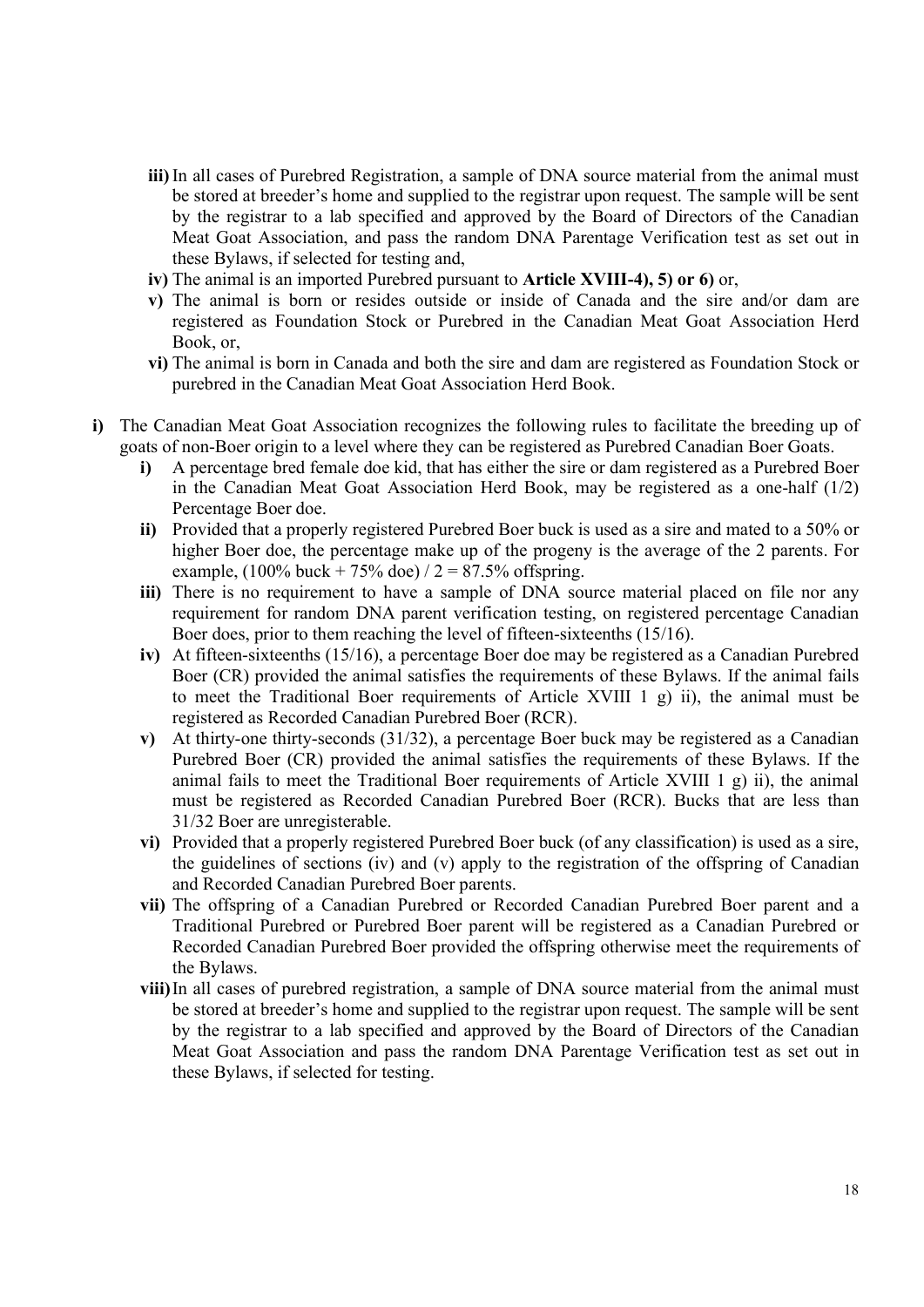## 2) GENERAL RULES OF ELIGIBILITY FOR KIKO GOATS

- a) Registration in the Canadian Meat Goat Association shall be granted to any Kiko Goat provided that it meets the appropriate Rules of Eligibility listed below.
- b) Foundation Stock: is defined as Kiko goats identified as 100% purebred prior to December 31, 2012 by the New Zealand Kiko Goat Registry.
- c) Recognized foreign registries: The following registries shall be recognized: New Zealand Kiko Goat Registry, the International Kiko Goat Association, the American Kiko Goat Association and the National Kiko Registry. The CMGA Board of Directors may from time to time approve additional foreign registries in accordance with the process for Foreign Registry approval set out in the CMGA policy and procedures manual.
- d) Purebred: is defined as an animal that is at least 15/16 Kiko related back to foundation stock or to other purebred Kikos and meets the minimum breed standard of a straight profile of the nose, ears that are moderate in length, not too pendulous nor too erect, and muscling heavier than a milking breed. There are two possible classes of Purebred:
	- i) New Zealand Purebred Kiko (NZP) animals that derive 100% from Kiko foundation stock (as per Section XVIII.2)b.), including animals deriving from Purebred Kikos which trace back 100% to Kiko foundation stock.
	- ii) Domestic Purebred Kiko (DP) all other purebreds.
- e) As part of the requirements of animal registration with the Canadian Meat Goat Association, the owner of any goats being registered under either of the Purebred Kiko classifications must collect and store a sample of DNA source material taken from the animal to be registered, of a source approved by the Board of the CMGA (hair sample). All males must successfully pass DNA parentage analysis before proceeding with any New Zealand Purebred Kiko (NZP) or Domestic Purebred Kiko (DP) buck registration. For Purebred Kiko (NZP or DP) females, the DNA sample must be submitted to the Registrar upon request for use in the random DNA Parentage Verification Test described below. The Registrar must receive the DNA sample before proceeding with the registration of the animal selected.

## f) RULES FOR DNA PARENTAGE VERIFICATION

- i) Purebred Kikos must be parentage verified according to the following procedures: All males will be selected for verification. At least 10% of females will be randomly selected by the Registrar for verification. The Registrar will inform the owner of the required test and the results. The test will be completed as soon as possible by a lab appointed by the Board of Directors of the CMGA.
- ii) If the animal passes the test, the Registrar shall issue a registration certificate for the animal, provided all other criteria of the Bylaws of the Canadian Meat Goat Association are met.
- iii) If the animal fails the test, no registration certificate can be issued. The owner shall be informed of the results and may submit another sample of DNA source material from the same animal for re-testing, at the owner's expense.
- iv) If the animal passes a second test, registration may be granted. If, however, the animal is not re-tested or fails the second test, the owner will be informed that the animal has not passed and that the owner has the option of not registering the animal or, if one parent qualifies, registering the animal as follows: does may be registered as  $\frac{1}{2}$  (50%) Crossbred Kiko.
- v) The owner may appeal and re-test at his/her own cost, but the results of the testing must satisfy the Registrar as to the animal's eligibility before a registration certificate can be issued.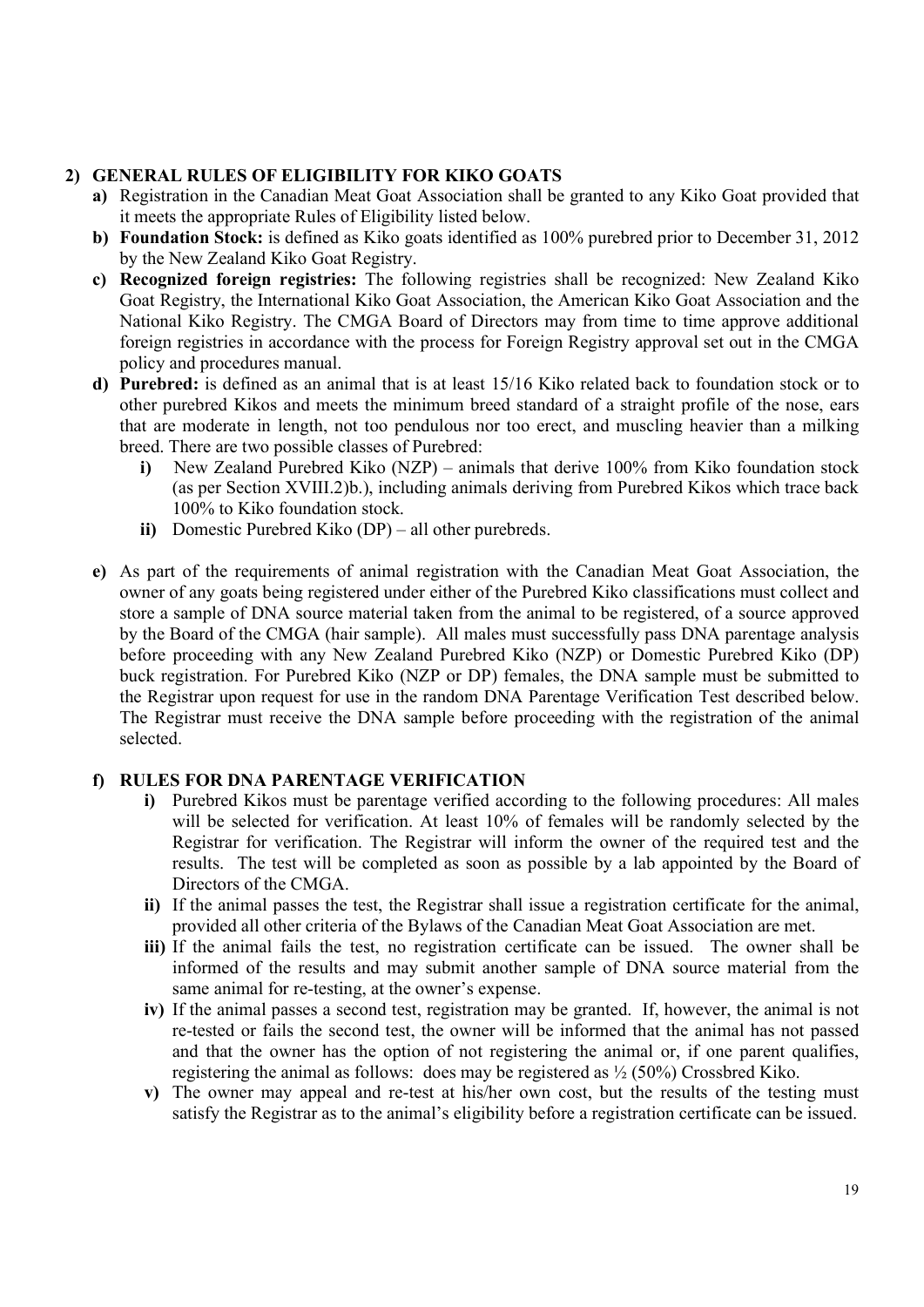- vi) The Board of Directors may direct that a breeder undertake such additional DNA verification tests as it deems necessary at the breeder's expense.
- vii) In the event that DNA testing is not completed by the applicant as requested, the Board of Directors shall act as it deems necessary to enforce compliance including the withholding of registrations of the request for additional full DNA parentage verification testing or suspension or expulsion from membership in the Association.

#### g) REQUIREMENTS FOR REGISTRATION

#### i) RULES OF ELIGIBILITY FOR PUREBRED KIKOS

- a. An animal may be registered as a Purebred Kiko if the dam is a Purebred and the sire is either a New Zealand Purebred (NZP) or a Domestic Purebred (DP) no less than 31/32 Kiko, and,
- b. The animal shall comply with the purebred requirements as set out in Section XVIII.2)d) above, and,
- c. For animals whose parents are not registered with the CMGA, the owner must provide evidence at the time of application of at least five generations of complete and registered lineage in a foreign goat association approved by the Board of Directors of the CMGA in a format also approved by the Board of Directors, and,
- d. In all cases of Purebred Registration, a sample of DNA source material from the animal must be stored at breeder's home and supplied to the registrar upon request. The sample will be sent by the registrar to a lab specified and approved by the Board of Directors of the Canadian Meat Goat Association, and pass the DNA Parentage Verification test as set out in these Bylaws, and,
- e. The animal is an imported Purebred pursuant to Article XVIII-4), 5) or 6) or,
- f. The animal is born or resides outside or inside of Canada and the sire and/or dam are registered as Foundation Stock or Purebred in the Canadian Meat Goat Association Herd Book, or,
- g. The animal is born in Canada and both the sire and dam are registered as Foundation Stock or purebred in the Canadian Meat Goat Association Herd Book.

#### ii) RULES OF ELIGIBILITY FOR CROSSBRED KIKOS

- a. A crossbred female kid, that has either the sire or dam registered as a Purebred Kiko in the Canadian Meat Goat Association Herd Book, may be registered as a one-half (50%) Crossbred Kiko (CB) doe.
- b. Provided that a properly registered Purebred Kiko buck is used as a sire and mated to a 50% or higher Kiko doe, the percentage make-up of the progeny shall be the average of the 2 parents. For example,  $(100\%$  buck  $+ 75\%$  doe)  $/ 2 = 87.5\%$  offspring.
- c. There is no requirement to have a sample of DNA source material placed on file nor any requirement for random DNA parent verification testing, on registered Crossbred Kiko goats, prior to them reaching the level of fifteen-sixteenths (94%).
- d. At fifteen-sixteenths (94%), a Crossbred Kiko doe may be registered as a Domestic Purebred Kiko (DP) provided the animal satisfies the requirements of these Bylaws.
- e. At thirty-one thirty-seconds (97%), a Crossbred Kiko buck may be registered as a Domestic Purebred Kiko (DP) provided the animal satisfies the requirements of these Bylaws. Bucks that are less than 31/32 Kiko are unregisterable.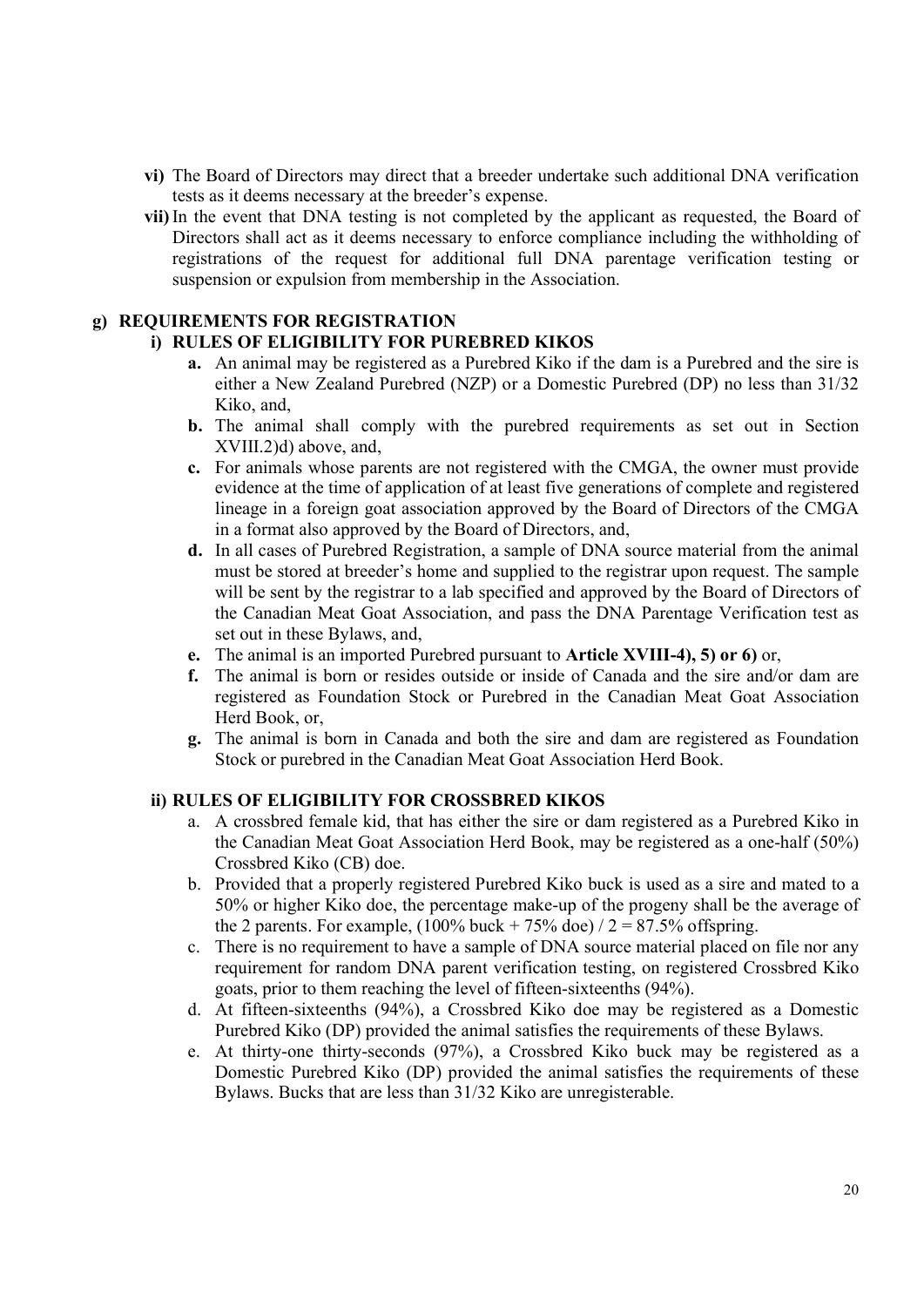- f. The offspring of a Domestic Purebred Kiko (DP) and a New Zealand Purebred Kiko (NZP) will be registered as a Domestic Purebred Kiko (DP) provided they otherwise meet the requirements of the Bylaws. Any purebred animal that has at least one Domestic Purebred Kiko parent can only be registered as a Domestic Purebred Kiko.
- g. In all cases of Purebred Registration, a sample of DNA source material from the animal must be stored at breeder's home and supplied to the registrar upon request. The sample will be sent by the registrar to a lab specified and approved by the Board of Directors of the Canadian Meat Goat Association and pass the DNA Parentage Verification test as set out in these Bylaws.

## 3) GENERAL RULES OF ELIGIBILITY FOR BOTH BOER AND KIKO GOATS

- a) Application for registration of an animal shall be made on a form approved by the Board of Directors of the Association or filed electronically with the Registrar in accordance with approved guidelines and signed by the owner of the dam at the time of birth. If the application is for an animal resulting from natural service, the signature of the owner of the natural service sire at the time of breeding is required. If the animal is the result of artificial insemination, the artificial insemination information is required in a form approved by the Board of Directors and a semen certificate if applicable, and the necessary signatures as outlined above.
- b) For the purpose of this article, "Owner" shall include the purchaser of an animal under the term of an agreement providing for payment of purchase of said animal over a period of time, provided a copy of the said agreement is filed with the Registrar of the Association.
- c) In the case of multiple ownership of an animal, each interest shall be on record in the Registrar's office. No more than four owners may be shown on a certificate of registration issued by the Registrar and those owners must designate which owner is to receive the certificate of registration from the Registrar.
- d) When an animal is a multiple birth it shall be so stated when applying for registration for recordation.
- e) The breeder of an animal is the owner or lessee of the dam at the time she was served. The owner is the owner or lessee of the doe bearing the kid at the time it was born.
- f) All names must begin with the registered herd name of the owner or lessee of the dam at time of breeding. The only allowable exceptions would be in the registration of Foundation Stock which has been defined previously in Article XVIII 1) b) for Boers and Article XVIII 2) b) for Kikos. The owner at birth in these instances would be allowed to use their herd prefix.
- g) Animal names shall not contain more than thirty-six (36) letters, spaces or characters, including herd number and year letter if used. Use of duplicate names shall be prohibited within herds and between herds unless 35 years have elapsed.

## 4) FOREIGN AND IMPORTED ANIMALS

- a) Imported and foreign animals eligible for registration are as follows:
	- i) An animal registered with a minimum of three generations of recorded lineage in the Herd Book of an Association that is recognized and accredited by the Board of Directors of the Canadian Meat Goat Association and on file with the Registrar; provided that it would otherwise be eligible for registration as outlined under the General Rules of Eligibility of these Bylaws.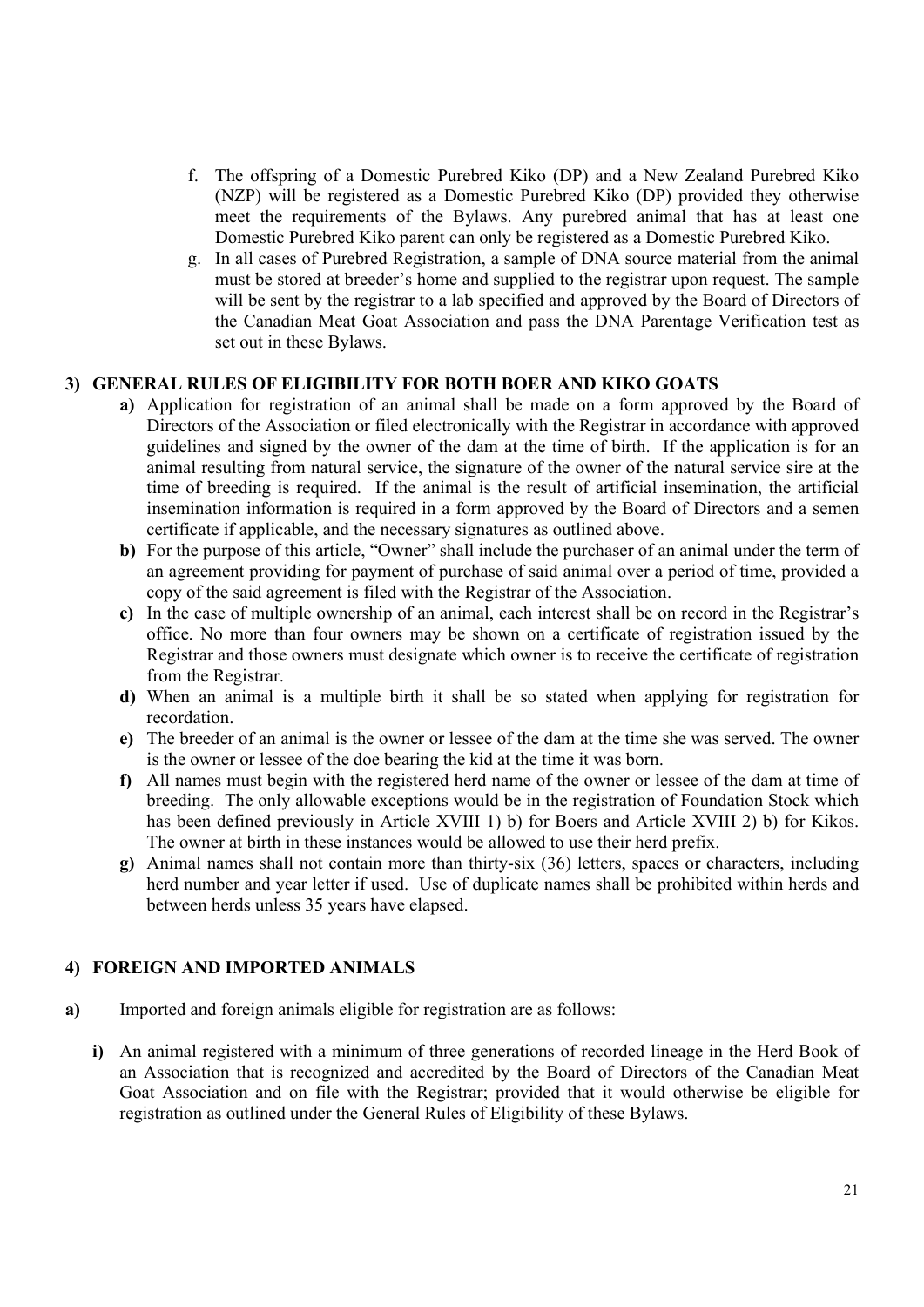- ii) An animal whose sire/dam is registered in the Herd Book of an Association that is recognized and accredited by the Board of Directors of the Canadian Meat Goat Association, and/or whose dam/sire is registered or recorded in the Canadian Meat Goat Association Herd Book.
- b) The following rules shall apply to applications for registration of imported and foreign animals
	- i) An animal imported into Canada shall be accompanied by such documents issued by the Registrar, General Manager or equivalent of an approved Association of the country of origin in such form and given such particulars of breeders, immediate owners.
	- ii) In the case of a bred female, the date of service and the service sire's pedigree, with a minimum of three generations of recorded lineage in the herd book of an Association that is recognized and accredited by the Board of Directors of the CMGA will be required.
	- iii) Application for registration of animals shall be made on a form prescribed by the Board of Directors and shall be accompanied by the animal's registration certificate issued by the foreign Herd Book and showing the applicant to have ownership.
	- iv) All foreign registered imported animals must be tattooed with the herd letters and year tattoo that correspond with the foreign animal's registration certificate.

Animals born outside Canada are eligible to be registered with the Canadian Meat Goat Association provided that all the same requirements are met as what would be the case for animals born in Canada, including the specific DNA procedures for purebreds of each breed.

## 5) ARTIFICIAL INSEMINATION

- a) Boer and Kiko goats that are the result of Artificial Insemination shall be eligible for registration under the same rules as natural mating provided that the reporting format has been approved by the Board of Directors and is registered in the Canadian Meat Goat Association Herd Book.
- b) The importation of semen in all cases must be in accordance with the rules and health requirements as determined by the Veterinary Director General of Canada.
- c) The importer of semen used in the production of kids otherwise eligible for registration shall provide the Registrar of the Association with a certified copy of the foreign certificate of registration and any other information required by the Registrar to prove acceptability for registration or ownership.

## 6) EMBRYO TRANSPLANT REGISTRATION

a) Boer and Kiko Goats that are the result of embryo transplant shall be eligible for registration under the same rules as natural mating except that an embryo transplant report of service will be required.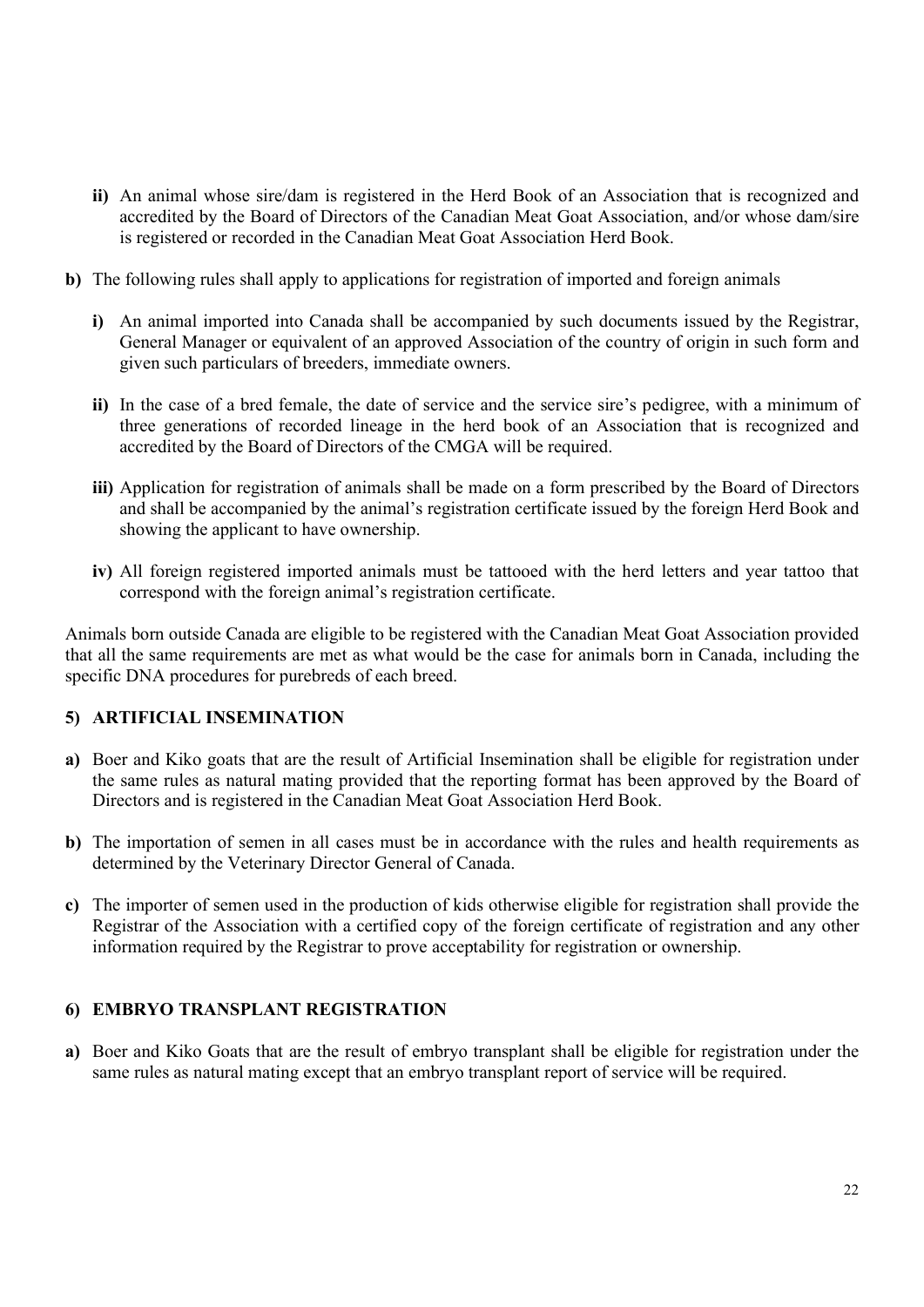- b) The embryo transplant report of service shall be on a form approved by the Board of Directors and signed by:
	- The owner or lessee of the donor dam at the time the embryo was removed or their designated representative as approved by the Board of Directors.
	- The owner or lessee of the service sire at the time of the breeding or their designate representative as approved by the Board of Directors if the donor dam was bred naturally.

If artificially bred, the rules governing the use of artificial insemination in these Bylaws shall apply.

- c) All animals so registered or recorded shall be tattooed with the letters of the owner of the animal at the time of birth. The applicant must be the owner of the animal at the time of birth.
- d) Animals propagated by embryo transplant in Canada are eligible provided that DNA source material sampling is provided and that the animal is identified with embryo transfer number on registration certificates.

## 7) The Breed Standards of this Association shall be developed outside these Bylaws and must be ratified and/or amended by a two-thirds (2/3) vote of the membership at any general meeting or mail-in vote.

## ARTICLE XIX

## **TRANSFERS**

The following rules shall apply to the transfer of ownership and issuance of certificates.

- 1) In the case of the sale of an animal or the interest in an animal, a seller must furnish the Registrar of the Association of a certificate of registration and signed transfer of said animal showing the purchaser's ownership within six (6) months of sale. Failure to do so on any pretext whatsoever (except under written contract) shall be grounds for expulsion in the case of a member, or for refusal of registration or transfer in the case of a non-member.
- 2) Application for registration of a change of ownership must be made on the forms approved by the Board of Directors, accompanied by the existing certificate of registration and must give the date of sale, name and address of purchaser. In the case of a bred female, service information must be completed, and if natural service—signature of the owner of the natural service sire at the time of breeding must be provided. If by AI service, full and complete artificial insemination information must be provided and a semen certificate, if applicable, signed by authorized agent, must be submitted. In the event the breeding information is proven to be incomplete or in error, the owner of the doe at the time of breeding shall be responsible for correction and costs of full DNA parentage verification testing.
- 3) Change of ownership shall be recorded in the registry database and indicated on a new certificate of registration which shall be issued by the Registrar. The Registrar shall be responsible for maintaining the integrity of the records in the registry and shall be responsible for amending, transferring and cancelling certificates of registration as may be required.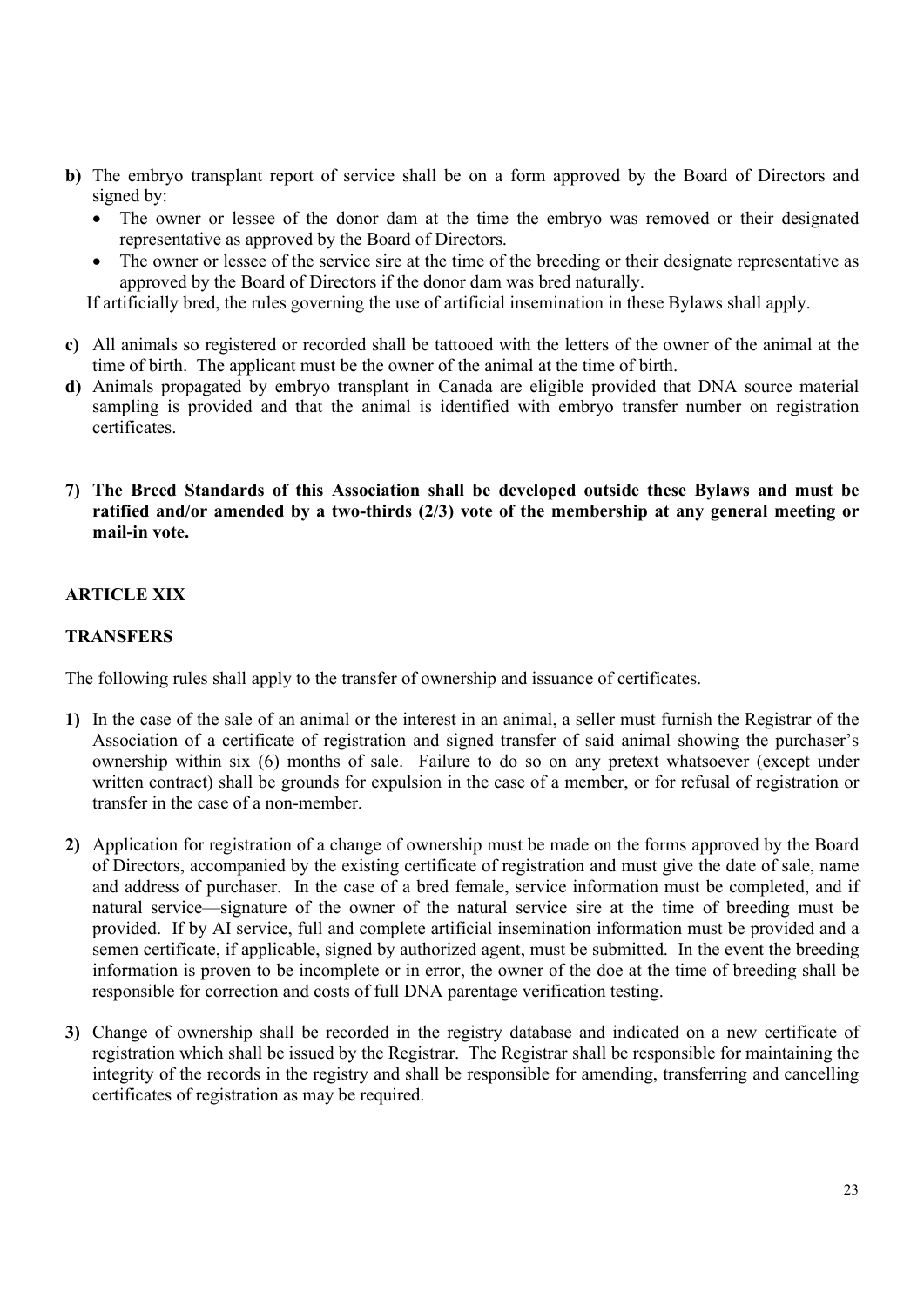- 4) Dead Animals: A notation in ink shall be placed on the face of the certificate stating that the animal died and the date. This certificate shall then be forwarded to the Registrar.
- 5) Animals sold for Slaughter: "Sold for Slaughter" as well as the date of sale is to be indicated on the certificate which is to be returned to the Registrar.
- 6) Animals sold without Certificates: "Sold as Grade" as well as the date of sale is to be indicated on the certificate which is to be returned to the Registrar.
- 7) In the case of transfers in any of the following situations where no financial consideration is involved, the transfer fee shall be the actual cost to the Association to produce the transfer:
	- a) father and/or mother to son or daughter
	- b) son or daughter to father and/or mother
	- c) husband to husband and wife
	- d) wife to husband and wife
	- e) individual company in which he or she has an interest within a joint venture
	- f) husband to wife and wife to husband

## ARTICLE XX

## LEASING

In case a male or female is leased or loaned for breeding purposes, a form of lease approved by the Board of Directors shall be signed by the lessor and forwarded, together with certificate of registration, to the Registrar to be placed on record. The lessee will in all cases be considered the breeder of the progeny of leased or loaned females.

## ARTICLE XXI

#### REPLACEMENT CERTIFICATES

A replacement certificate may be issued if the registered owner or his authorized agent applies on a form approved by the Board of Directors showing in a satisfactory manner that the original is lost or destroyed.

## ARTICLE XXII

#### FEE SCHEDULE

The membership year shall run from January  $1<sup>st</sup>$  through December  $31<sup>st</sup>$  within the same calendar year. Membership dues are payable effective January 1<sup>st</sup> of each year. The fees and membership dues of the Association are set annually by the Board of Directors and subject to ratification by the membership at the Annual General Meeting. Fees and dues shall be payable to the Registrar.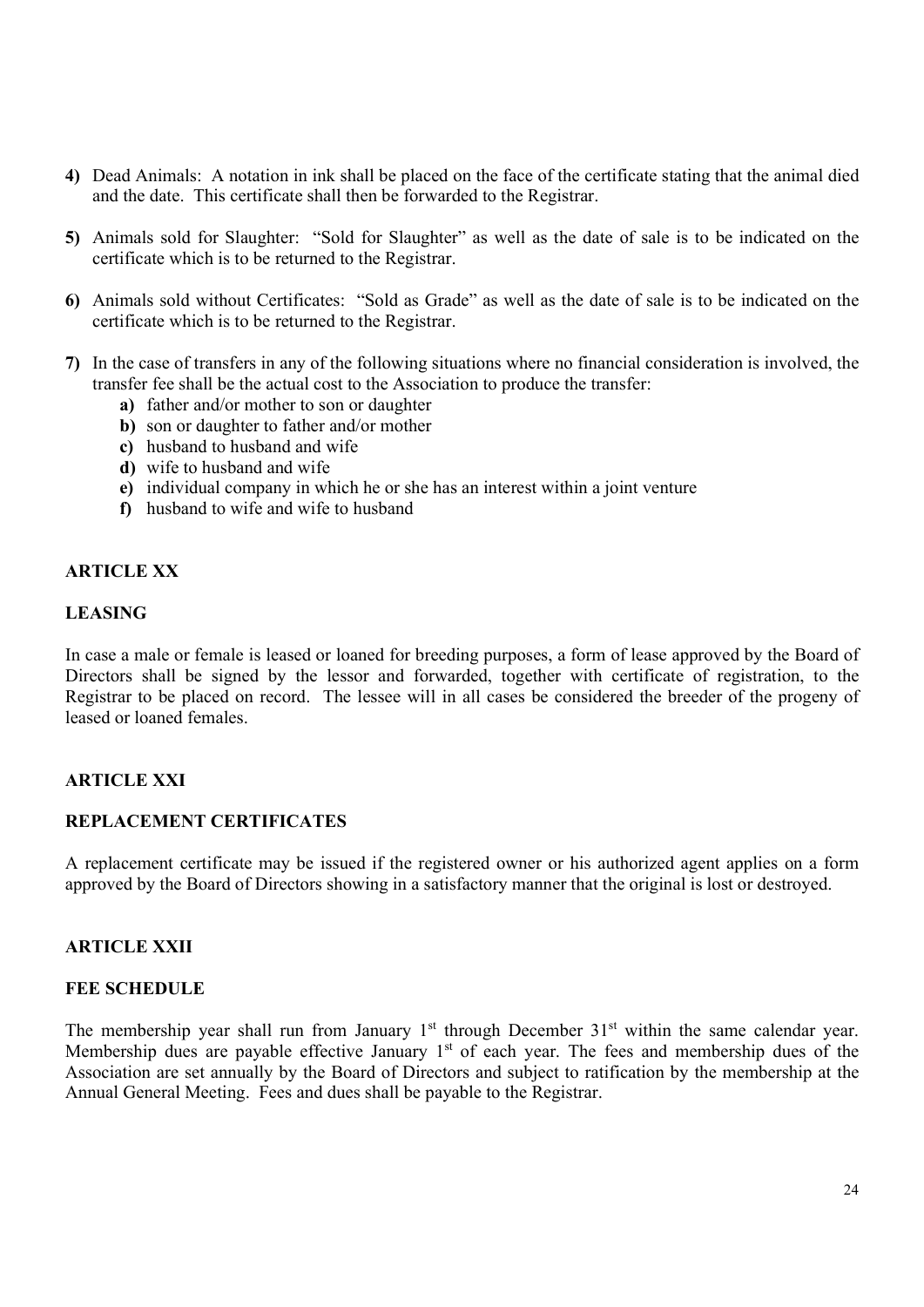## ARTICLE XXIII

## HARDSHIP CASES

In cases of proven hardships to a member, the Board of Directors, may, at their discretion, instruct the Registrar to proceed with the registration or transfer of any animal without meeting all the rules and regulations spelled out in the above Bylaws and in granting such relief the Board of Directors may impose such terms and conditions as to costs, payment of fees and all other matters as the Board of Directors sees fit. Any case that involves a deficiency of pedigree or registration must be reviewed by the Hardship committee, the Board of Directors and the Minister of Agriculture. If permitted, any exceptions may involve special conditions as directed by the Board and the Minister. The Board shall not accept any hardship cases that involve eligibility and pedigrees of animals in the Certified Breed Standards Program, as developed and attached to these Bylaws.

The Board has no authority to authorize the registration of any animal that does not meet the eligibility or pedigree requirements of these Bylaws. The Board of Directors shall appoint a committee to investigate all claims made in hardship case. The facts pertaining to a hardship case shall be outlined in the minutes of any Board meetings addressing the case, in order that all members shall have the opportunity to understand the issue. Before the Board can render a decision on any Hardship case, the committee must develop and present a recommendation to the Board for evaluation.

## ARTICLE XXIV

## AMALGAMATION

A proposal to amalgamate must be received by the General Manager and signed by 40 members in good standing or 10% of the voting membership (whichever is greater). Within sixty (60) days of the receipt of such a proposal a ballot shall be mailed to the general membership for approval or rejection and must be returned within thirty (30) days for counting by the President and General Manager.

Articles of Amalgamation must contain a statutory declaration attesting that the members of each of the Associations that desire to amalgamate have been consulted in writing in the above described manner in relation to the proposed amalgamation and that, with respect to each Association, twenty-five percent (25%) or more of the members have responded in writing to the consultation and that at least two-thirds (2/3) of the members who responded have approved the proposed amalgamation.

## ARTICLE XXV

## **TERMINATION**

The Minister may, by order, declare the corporate powers of any Association to be terminated in any of the following circumstances. On petition therefore by the Association supported by a resolution to that effect